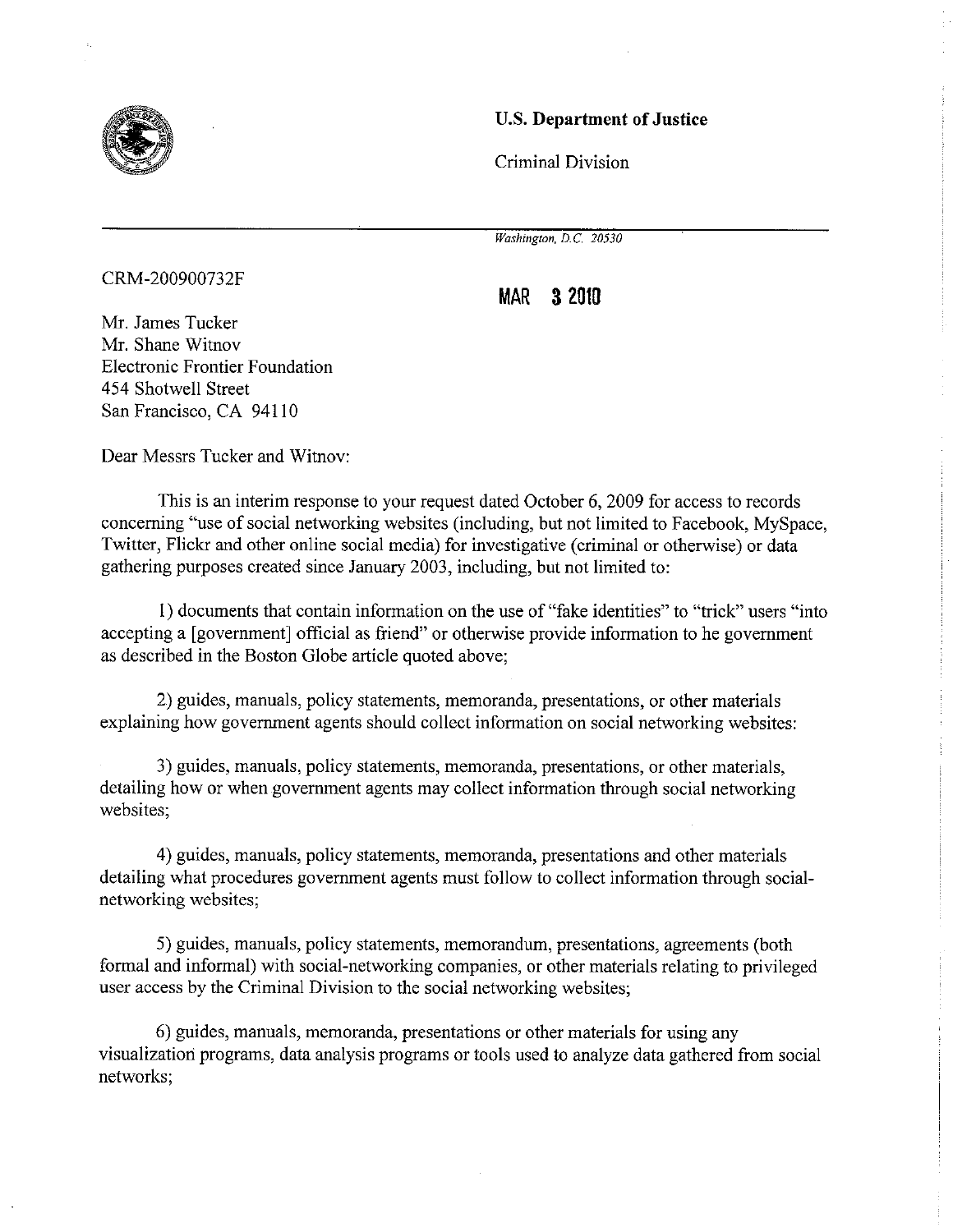7) contracts, requests for proposals, or purchase orders for any visualization programs, data analysis programs or tools used to analyze data gathered from social networks.

8) guides, manuals, policy statements, memoranda, presentations, or other materials describing how information collected from social-networking websites is retained in government databases or shared with other government agencies."

While processing your request, we located one record totaling 33 pages. After careful review of this document we determined to release this item in part. We are withholding portions of the record pursuant to the exemption in 5 U.S.C. 552(b)(6)which permits the withholding of personnel and medical files and similar files the disclosure of which would constitute a clearly unwarranted invasion of personal privacy. The withheld material consists of work telephone numbers and e-mail addresses of DOJ attorneys.

We will continue to search for any additional documents that may be responsive to your request. We estimate that it make take approximately fourteen days to complete the processing of your request.

Although your FOIA request is the subject of litigation, I am nonetheless required by regulation to inform you that you that you have a right to an to an administrative appeal of this partial denial of your request. Your appeal should be addressed to: The Office of Information Policy, United States Department of Justice, 1425 New York Ave., NW, Suite 11050, Washington, DC 20530-0001. Both the envelope and the letter should be clearly marked with the legend "FOIA Appeal." Department regulations provide that such appeals must be received by the Office of Information Policy within sixty days of the date of this letter.

Sincerely,

Catherine Gonzalez Gallazo for

Rena Y. Kim, Chief Freedom of Information/Privacy Act Unit Office of Enforcement Operations Criminal Division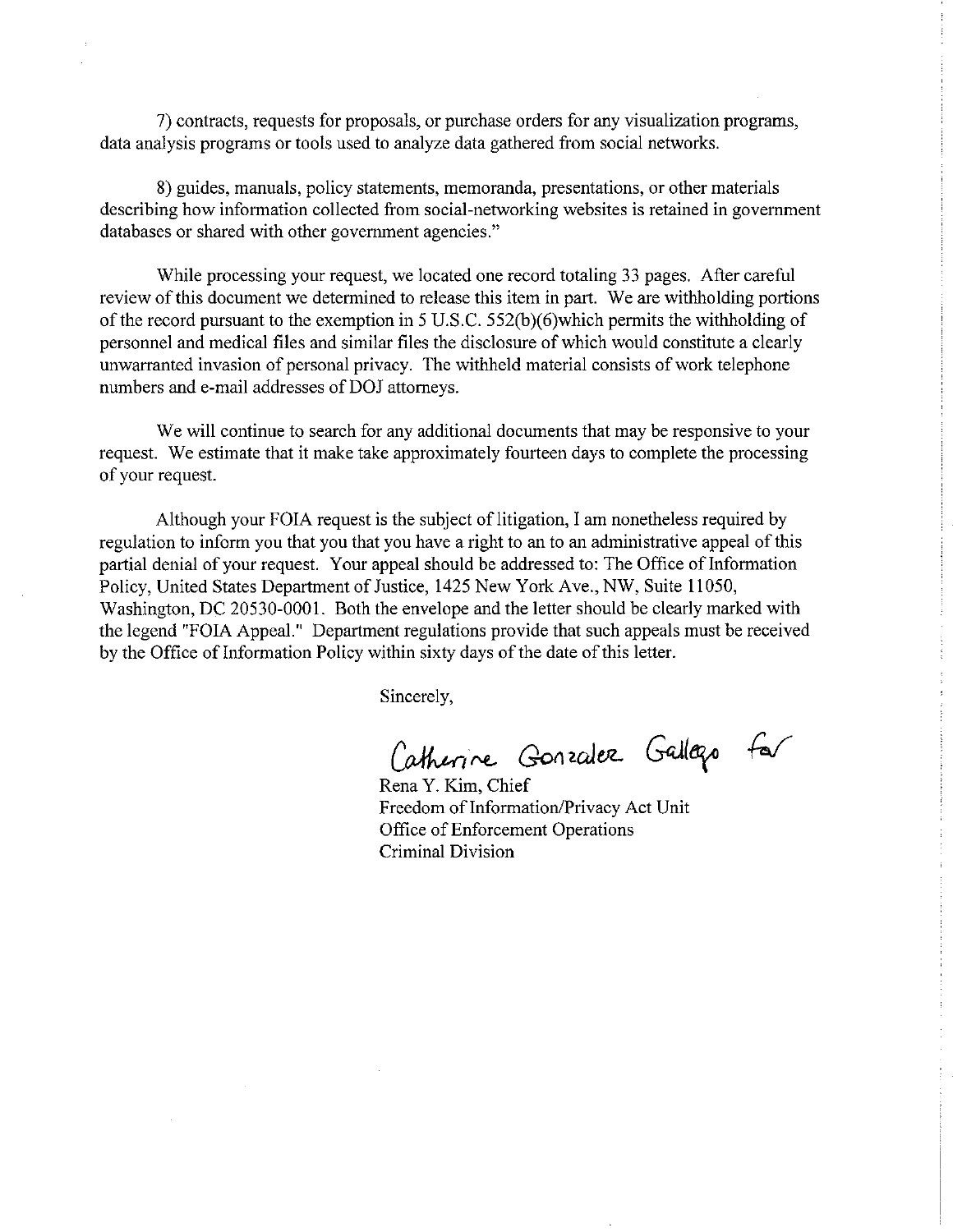

# Obtaining and Using Evidence from Social Networking Sites



# Facebook, MySpace, Linkedln, and More

### John Lynch

Deputy Chief, Computer Crime Computer Crime & Intellectual Property Section

### Jenny Ellickson

Trial Attorney Computer Crime & Intellectual Property Section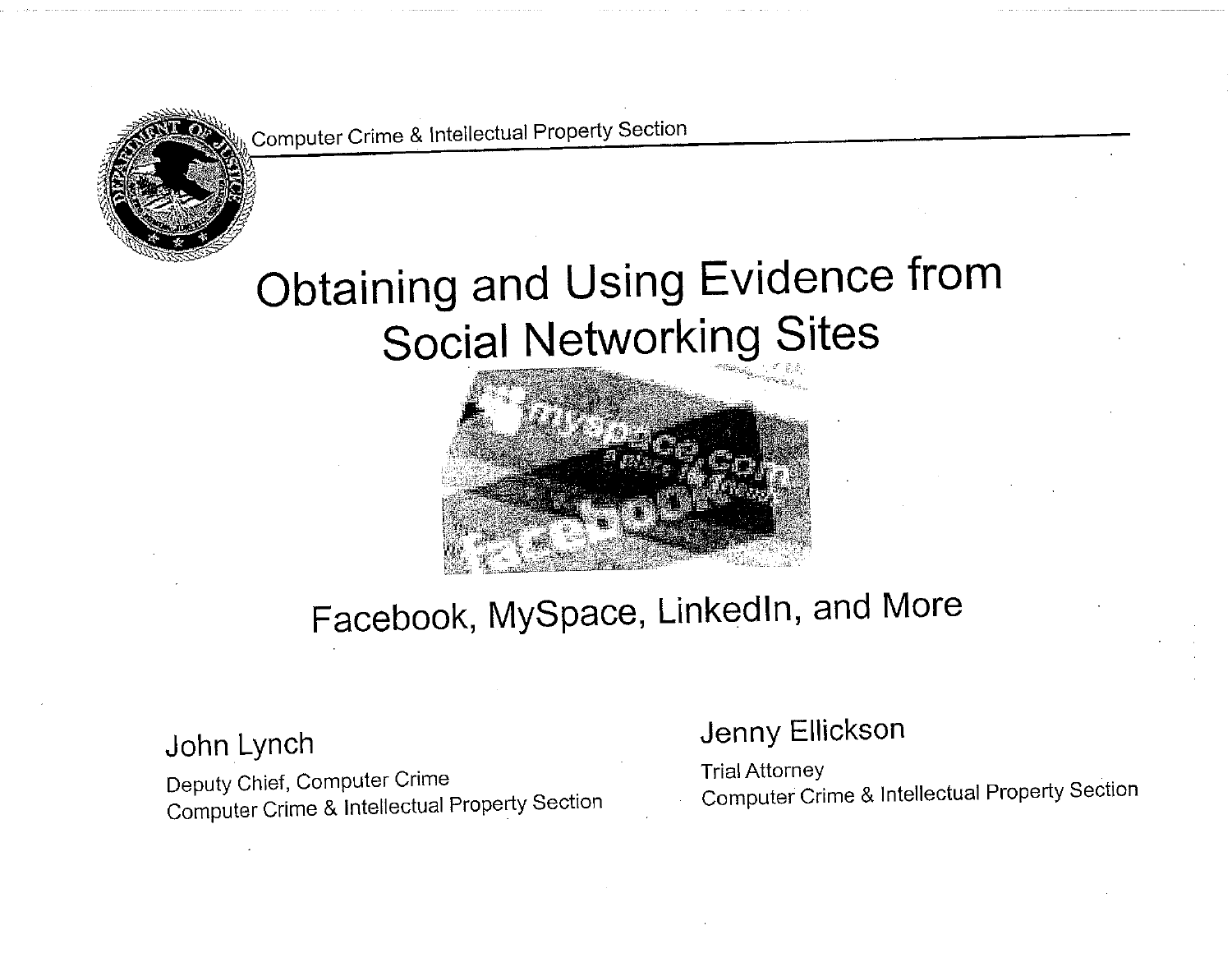

# **AGENDA**

# **Introduction to Social Networking Sites**

# **Overview of Key Social Networking Sites**

**Additional Legal and Practical Issues**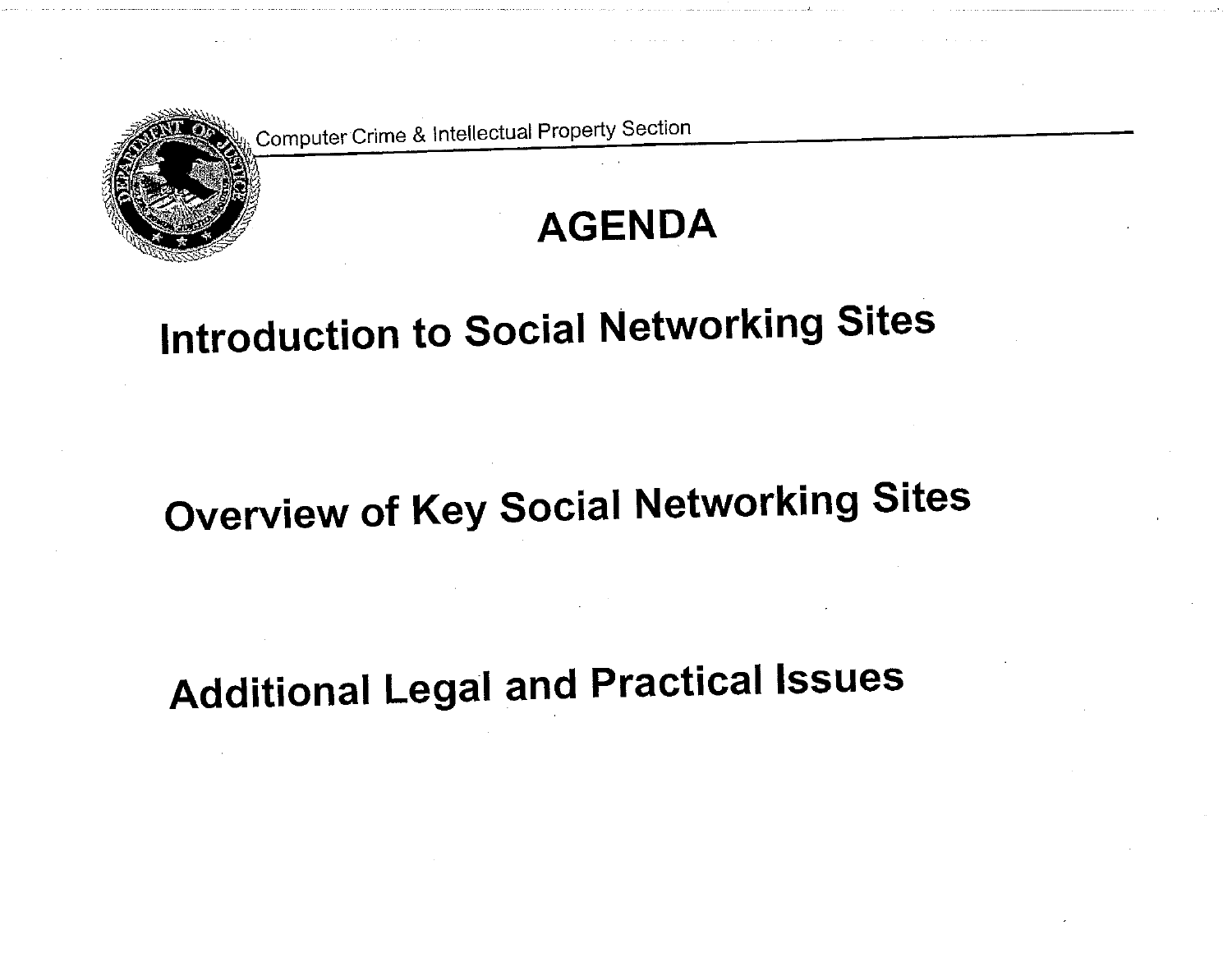

# **AGENDA**

# **Overview of Key Social Networking Sites**

# **Additional Legal and Practical Issues**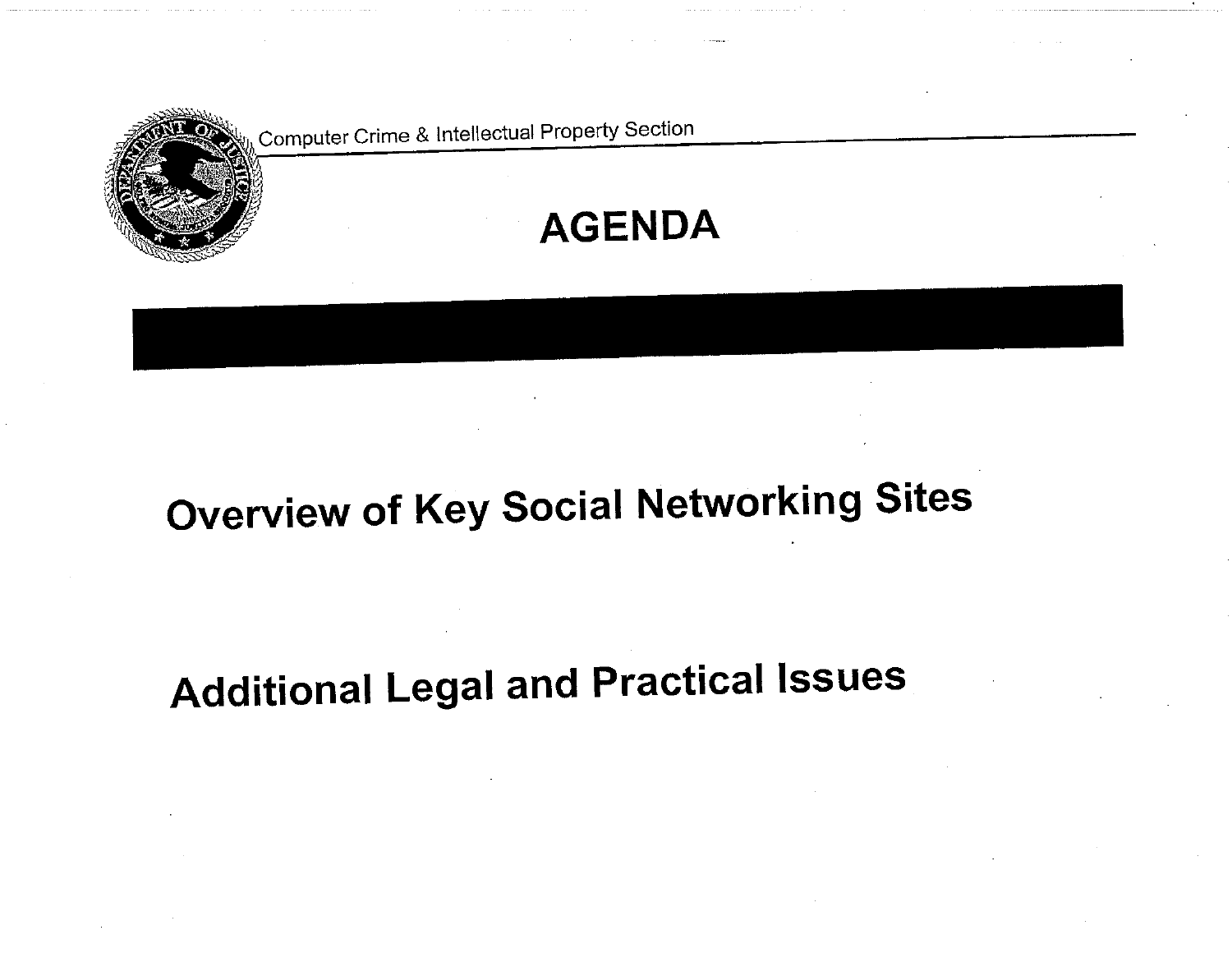

### **Introduction to Social Networking THE RISE OF ONLINE SOCIAL NETWORKS**

- **1997 SixDegrees.com**
- **2003 Friendster, Linkedln**
- **2004 MySpace**
- **2005 Facebook**
- **2008 Twitter**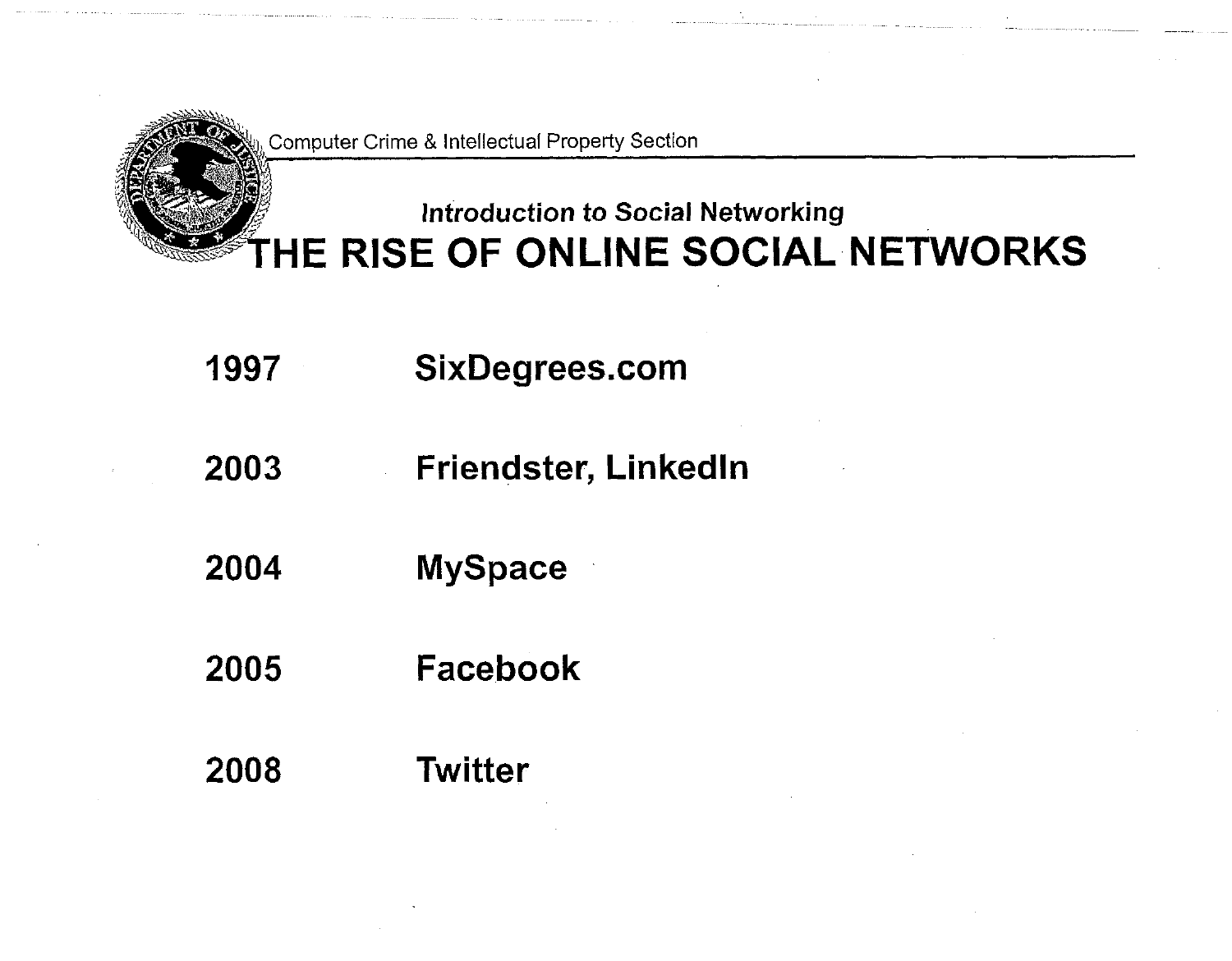

### **Introduction to Social Networking POPULAR SOCIAL NETWORKS**

*Worldwide:* **Facebook** 

*U.S. and Canada:* **MySpace, Linkedln, Twitter** 

*Europe:* **MySpace, Twitter, Hi5, V Kontakte** 

*Latin America:* **Hi5, Orkut, Tagged** 

*Asia:* **QQ, Friendster, Xiaonei, Orkut, Mixi, Hi5** 

*Middle East and Africa:* **Maktoob, Hi5**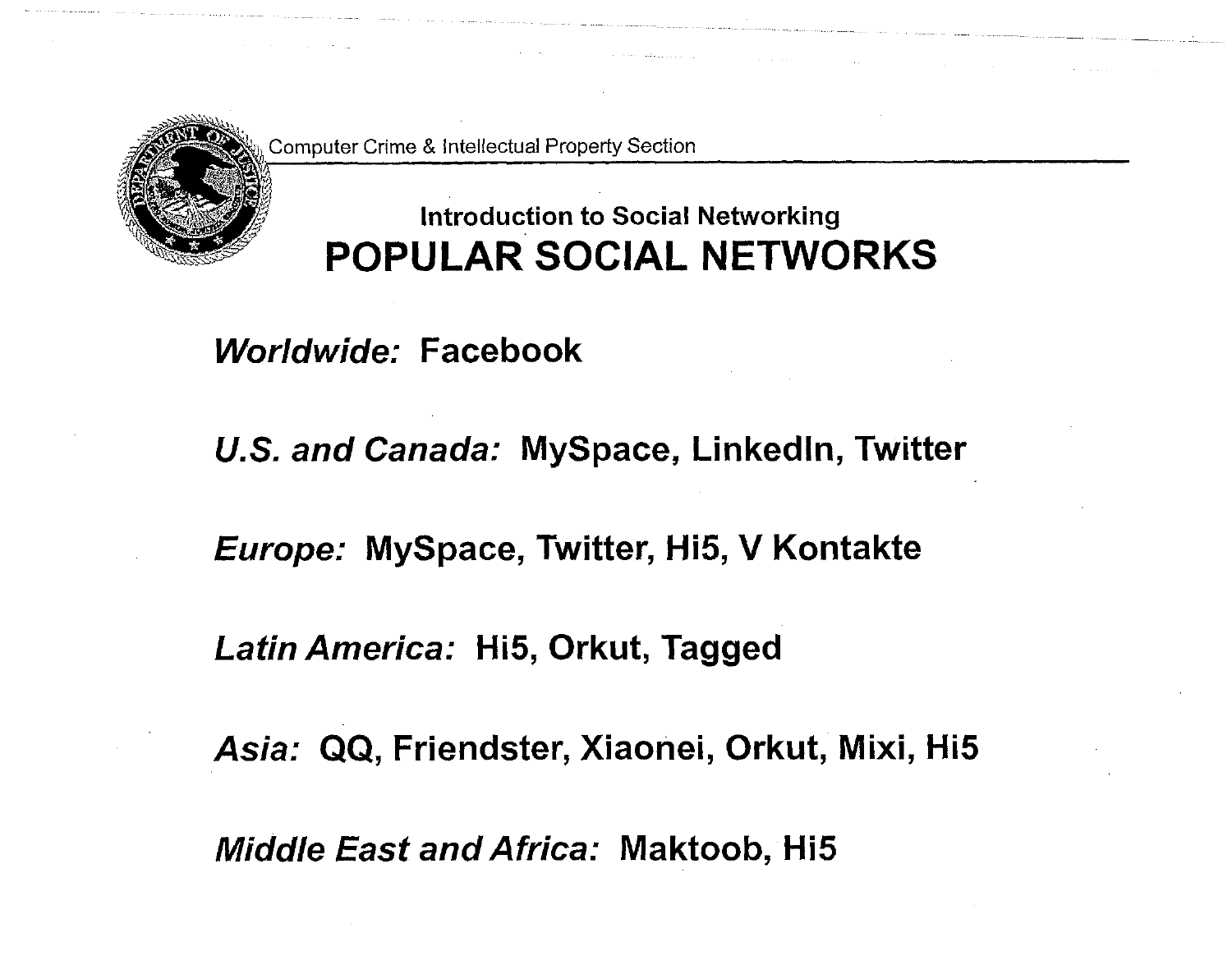

Created on Many Eyes (http://many-cyes.com/@15M

Image courtesy Vincenzo Cosenza (www.vincos.it), data based on Alexa and Google Trends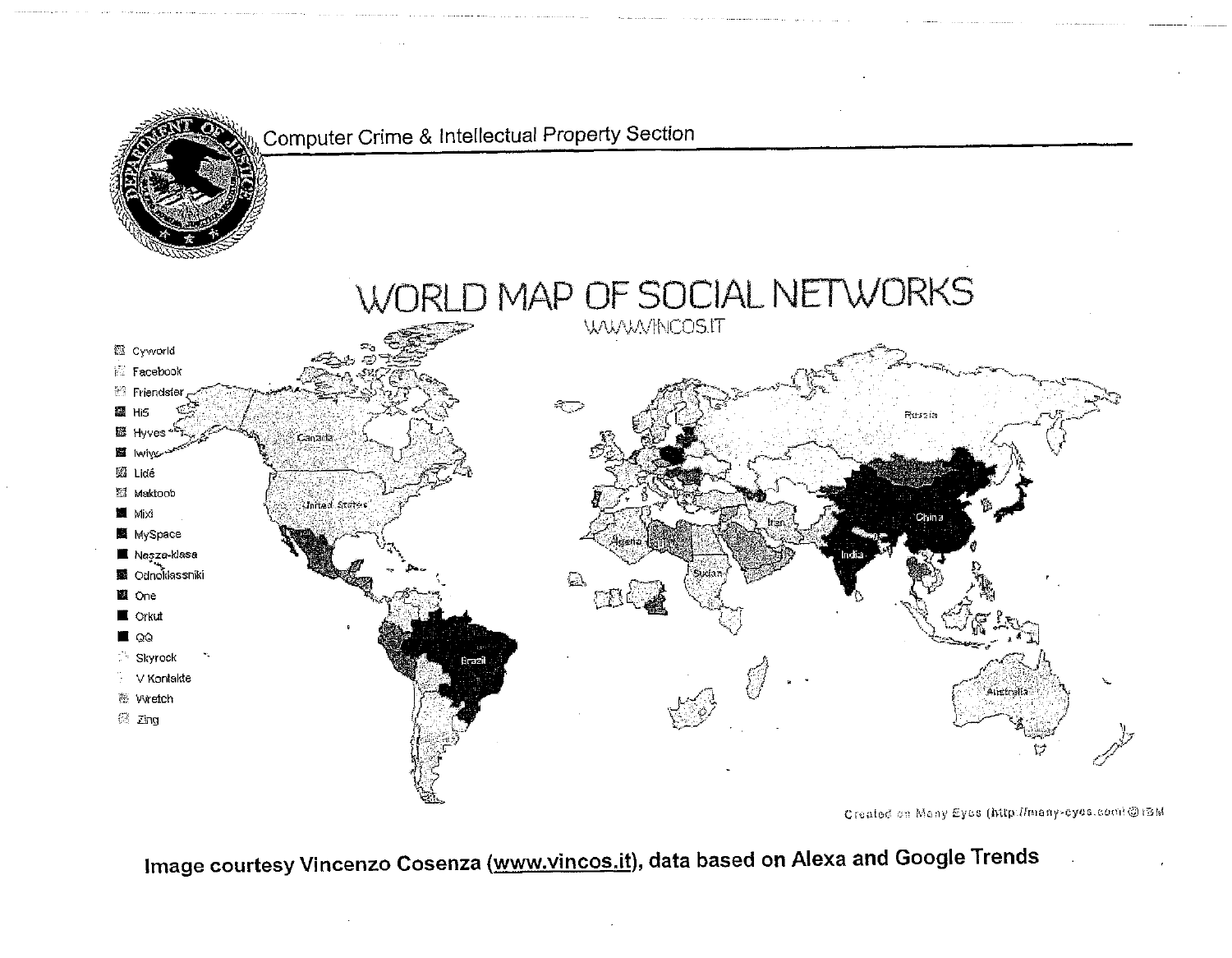

## **Introduction to Social Networking POPULARITY IN THE UNITED STATES**

## **Most-visited websites in the U-S. (August 2009)**

- **1. Google**
- **2. Yahoo**
- **3. Facebook**
- **4. YouTube**
- **5. MySpace • • •**
- **13. Twitter**

• • •

**27. Linkedln** 

**Source: Alexa.com - August 12, 2009 list of Top 100 websites in United States.**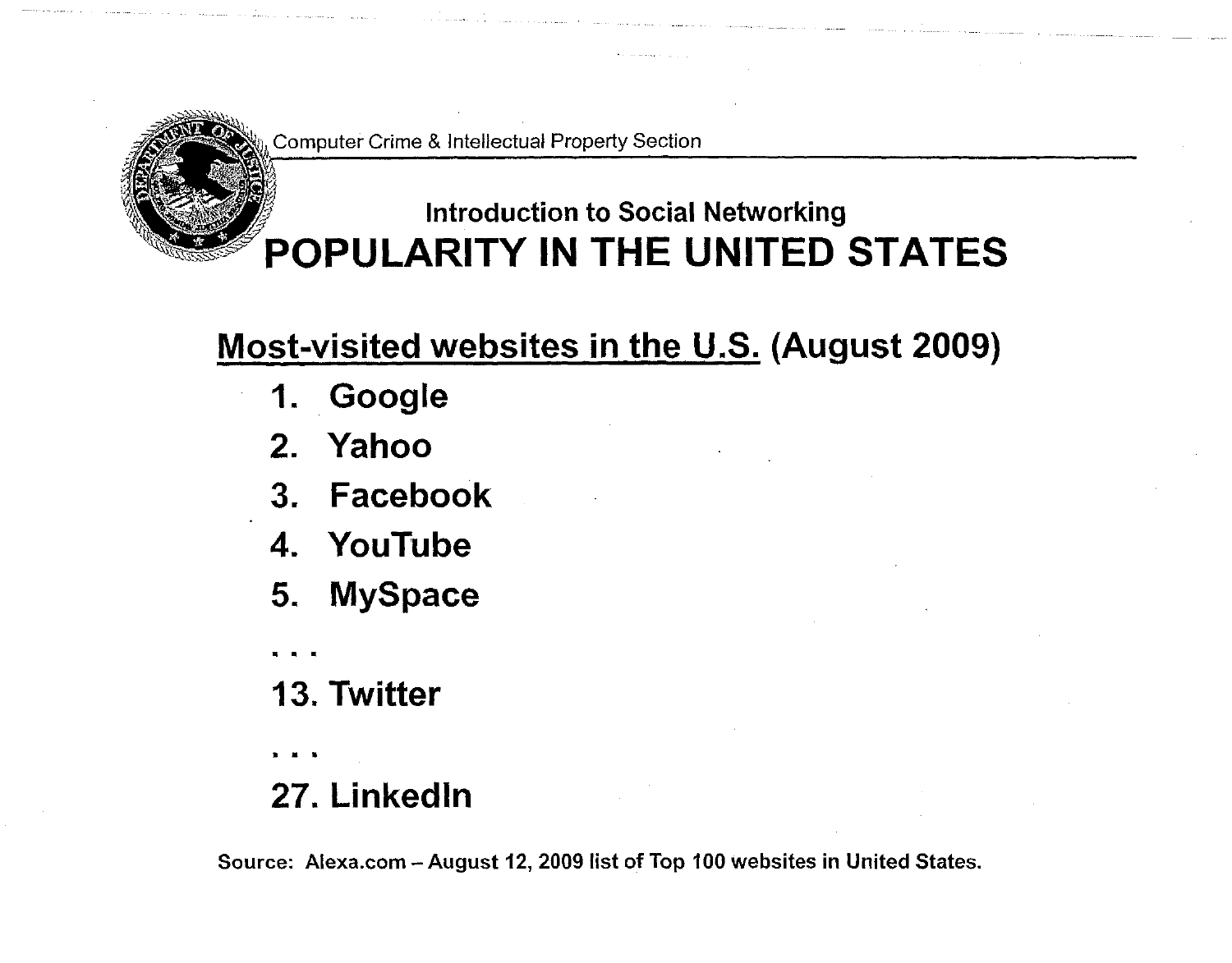

### **Introduction to Social Networking THE BASICS**

**Most social-networking sites allow users to:** 

- **Create personal profiles**
- **Write status updates or blog entries**
- **Post photographs, videos, and audio clips**
- **Send and receive private messages**
- **Link to the pages of others (i.e., "friends")**

**How can LE obtain data from these sites?** 

- **Some info may be public**
- **Use** ECPA to get info from providers
	- **Undercover operations?**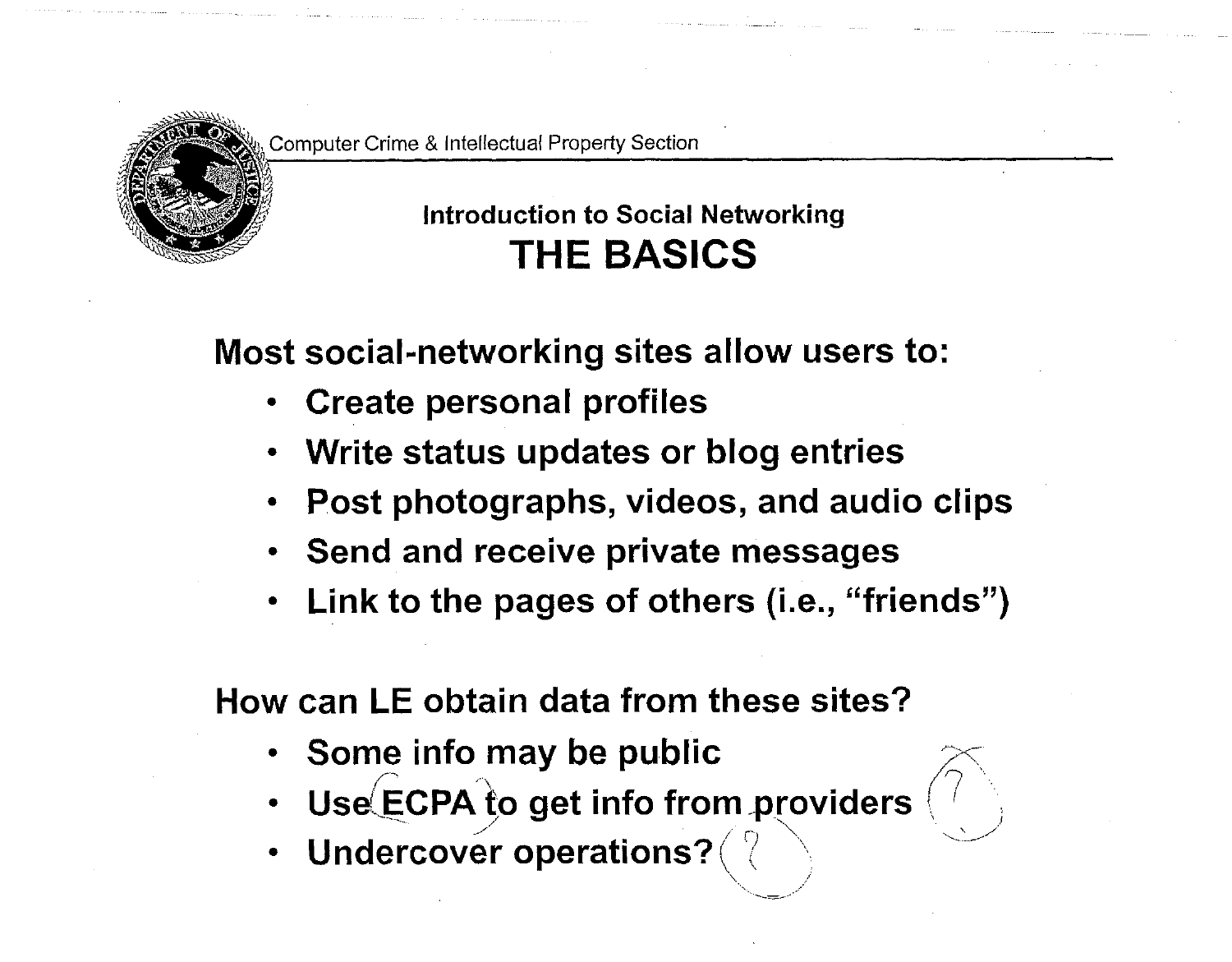

## **Introduction to Social Networking UTILITY IN CRIMINAL CASES**

**Evidence from social-networking sites can \<sup>J</sup>**

- **Reveal personal communications**   $\bullet$
- **Establish motives and personal relationships**
- **Provide location information**
- **Prove and disprove alibis**
- **Establish crime or criminal enterprise**   $\bullet$

**Also: instrumentalities or fruits of crime.**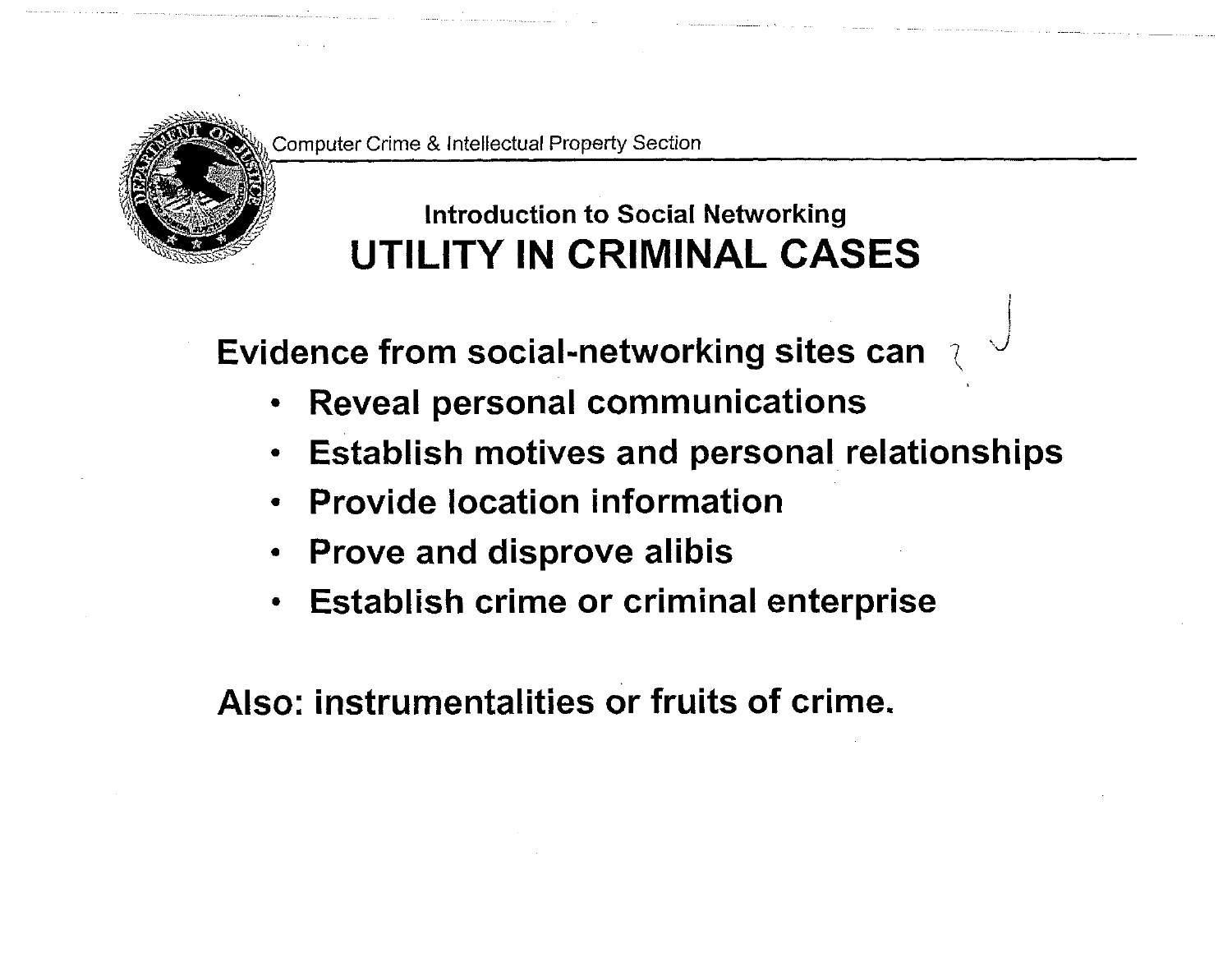

# **AGENDA**

# **Introduction to Social Networking**

# **Additional Legal and Practical Issues**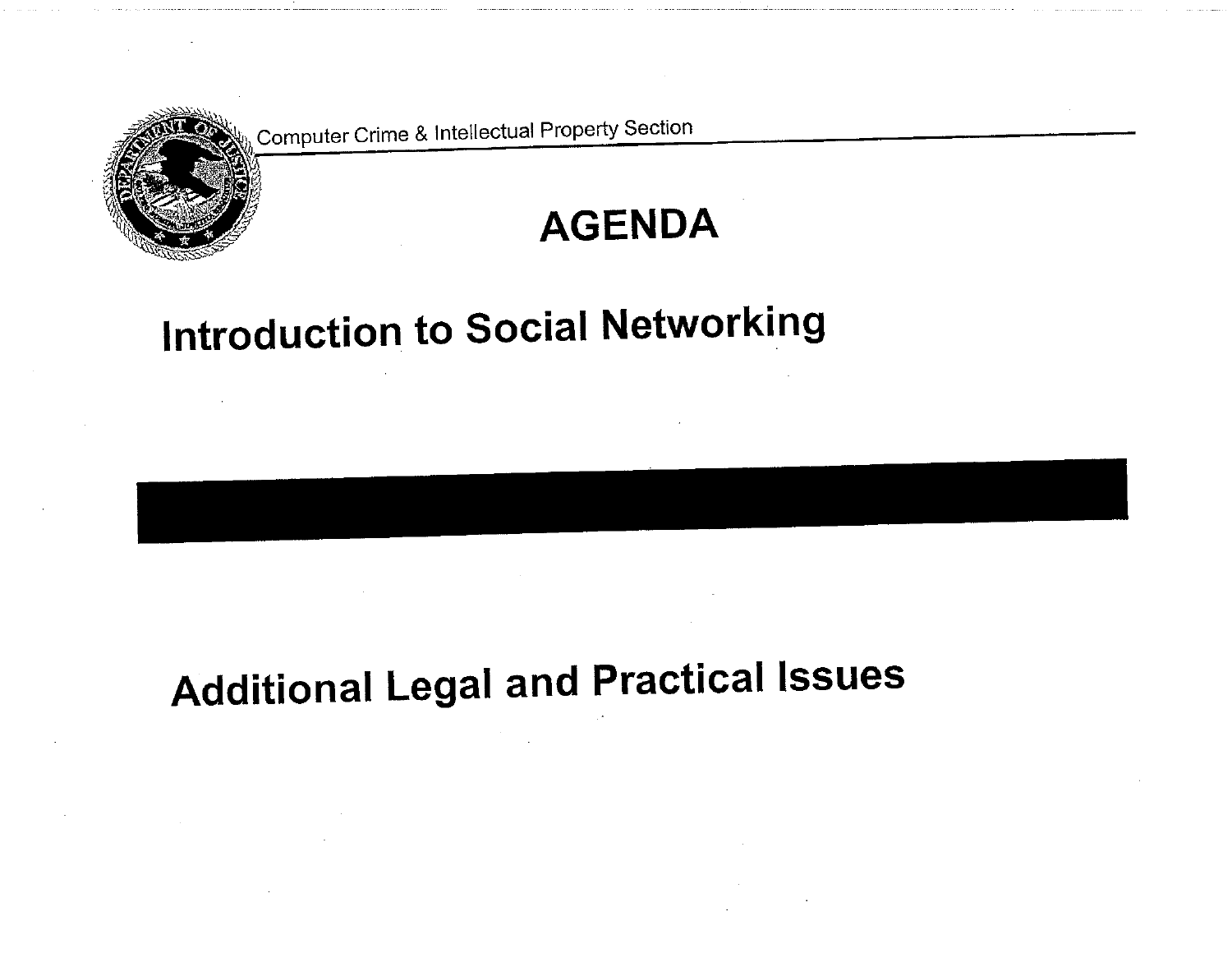

### **Overview of Key Social Networking Sites FACEBOOK**

**Founded in 2004, primarily catering to students Now over 250m active members worldwide Over 10b photos in Oct 2008; adds over 1b monthly Applications run on Facebook platform True names encouraged but not guaranteed Privacy model is highly granular; present different information to different groups or individual users Messaging includes mail, real-time chat, "wall" Now used in private background checks Koobface - virus/worm vector**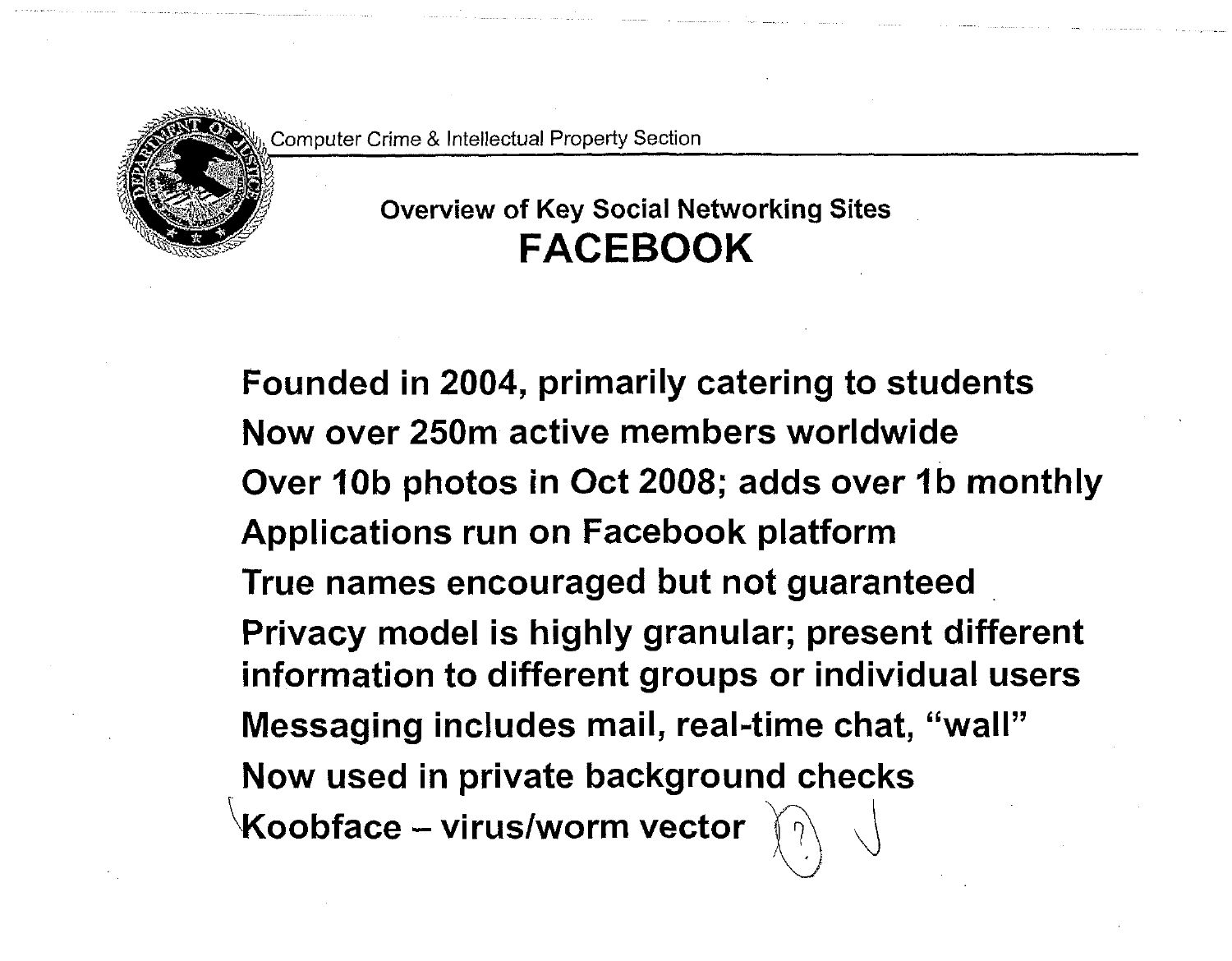

### **Overview of Key Social Networking Sites FACEBOOK**

|                                                              | 控 http://www.facebook.com/demimoore                                                                                                                              | ام⊁                                                                                                                                                        | X Elisa Secret           | ی م |
|--------------------------------------------------------------|------------------------------------------------------------------------------------------------------------------------------------------------------------------|------------------------------------------------------------------------------------------------------------------------------------------------------------|--------------------------|-----|
| File Edit View Favorites Looks Help                          |                                                                                                                                                                  |                                                                                                                                                            |                          |     |
| GaConvert v ES Select                                        |                                                                                                                                                                  |                                                                                                                                                            |                          |     |
| 雷<br><b>&amp; Demi Moore   Facebook</b>                      |                                                                                                                                                                  |                                                                                                                                                            | ۞ 、⊠ 、  、  Page 、 ۞ Took |     |
| <b>ACCOMPANY LINE</b>                                        |                                                                                                                                                                  |                                                                                                                                                            |                          |     |
| Demi Moore is on Facebook                                    |                                                                                                                                                                  |                                                                                                                                                            |                          |     |
| Sign obser Facebook to connect with Demi Moore.              |                                                                                                                                                                  |                                                                                                                                                            |                          |     |
|                                                              |                                                                                                                                                                  |                                                                                                                                                            |                          |     |
|                                                              | Demi Moore<br>E.                                                                                                                                                 |                                                                                                                                                            |                          |     |
| Wall                                                         | <b>YouTube Box</b><br>Info Photos                                                                                                                                | <b>Hotes</b>                                                                                                                                               |                          |     |
|                                                              | <b>HARTASTAS</b><br>Just Fans                                                                                                                                    |                                                                                                                                                            |                          |     |
|                                                              |                                                                                                                                                                  |                                                                                                                                                            |                          |     |
|                                                              | Demi Moore is checking out the "Spread" trailer                                                                                                                  |                                                                                                                                                            |                          |     |
|                                                              | Apple - Movie Trailers - Spread<br>Saleke: www.apple.com                                                                                                         |                                                                                                                                                            |                          |     |
|                                                              |                                                                                                                                                                  | SPREAD is a fresh, funny, and racy look at the trials and misulations of                                                                                   |                          |     |
|                                                              |                                                                                                                                                                  | deeping your way to a life of privilege in Las Angeles. Conic and kames, the<br>him is an "reportery two." About 6 gengerous put who gives momen when they |                          |     |
| Making my way through Eat Pray<br>Love by Elizabeth Gilbert) | was norder to be exactly as he likes.                                                                                                                            |                                                                                                                                                            |                          |     |
|                                                              |                                                                                                                                                                  |                                                                                                                                                            |                          |     |
| Information                                                  | 帽 Late 25 at 1:28pm                                                                                                                                              |                                                                                                                                                            |                          |     |
| Locadon:                                                     | r <sup>3</sup> Ying, Jasmyn, Richard and 1,727 others like this.                                                                                                 |                                                                                                                                                            |                          |     |
| Los Angeles, CA                                              | C View all 137 comments                                                                                                                                          |                                                                                                                                                            |                          |     |
| dimindant<br>November 11                                     |                                                                                                                                                                  |                                                                                                                                                            |                          |     |
|                                                              | Demi Moore Pis help get the word out 1 in 8 Americans is at risk of hunger. Join a                                                                               |                                                                                                                                                            |                          |     |
| Fans                                                         | community that cares. Go to www.facebook.com/kelloggcares and become a FAN<br>to halp and US hunger. Watch the video below that we created with all of YOU!! Let |                                                                                                                                                            |                          |     |
| 6 of 1,115,636 fars<br>See All                               | me know how you like it                                                                                                                                          |                                                                                                                                                            |                          |     |
|                                                              | Fighting to End Hunger                                                                                                                                           | The following values, produced by Katalyst in partners to with-                                                                                            |                          |     |
|                                                              |                                                                                                                                                                  | tellong and directed by Deni Morre, features user-parentled<br>content submitted by people moved to end hunger following.                                  |                          |     |
| lins                                                         |                                                                                                                                                                  | requests that Geplush (Ashton Kutcher) and The slundiar<br>(Deni Noore) preteri on their remembre Twitter feeds and                                        |                          |     |
|                                                              |                                                                                                                                                                  | Fecubosi, Pageo, Kellegg is a projet supporter of Feeding.                                                                                                 |                          |     |
|                                                              |                                                                                                                                                                  | America. Please clid, on the villow Kellogg logo above mix                                                                                                 |                          |     |
|                                                              |                                                                                                                                                                  | hain support this monacitie cause by certaing to Feeding.                                                                                                  |                          |     |
| nam <sup>i</sup><br>Cesco<br>Enes                            | America. Togathar, we can make a difference.                                                                                                                     | வில்ப் அம்வளவையையினர்கள் அம்வதுக்கிற்கிற்றாக உத்தையுக்கார். புதையுத்து நடித்து அம்வது அவர் சின்றது குற்                                                    |                          |     |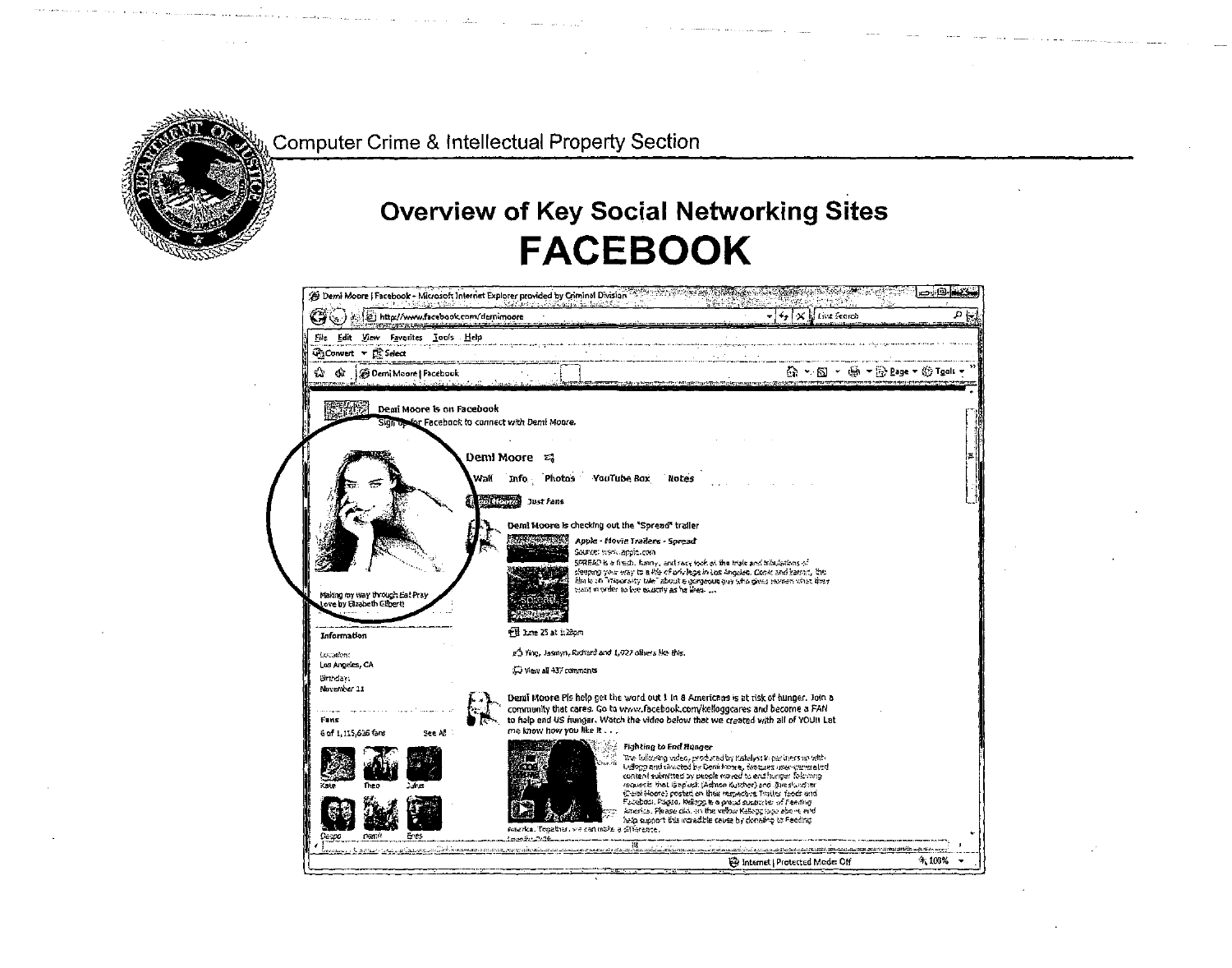

### **Overview of Key Social Networking Sites FACEBOOK**

| Type any name or tag:                 |
|---------------------------------------|
| or choose a person:<br>Caroline Pryce |
| Chrissy Mingay<br>James Norman        |
| Katy Bareham<br>Tim Gunton            |
| Aaron Cheang                          |
| Ad Majora Natus Sum                   |
| Adam Macer<br>Alex Higham             |
| Alex Tarling                          |
| Cancel<br>Tag                         |
|                                       |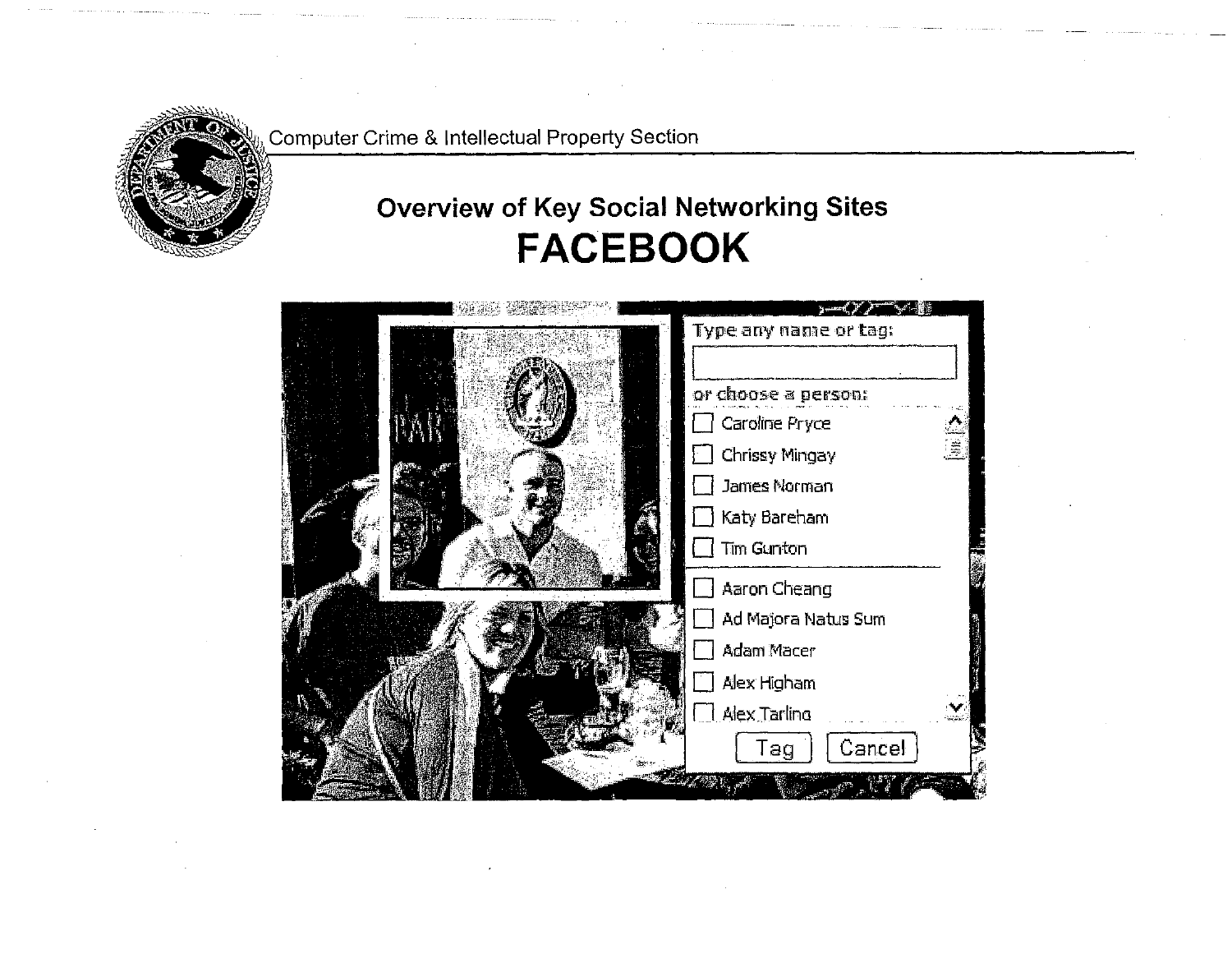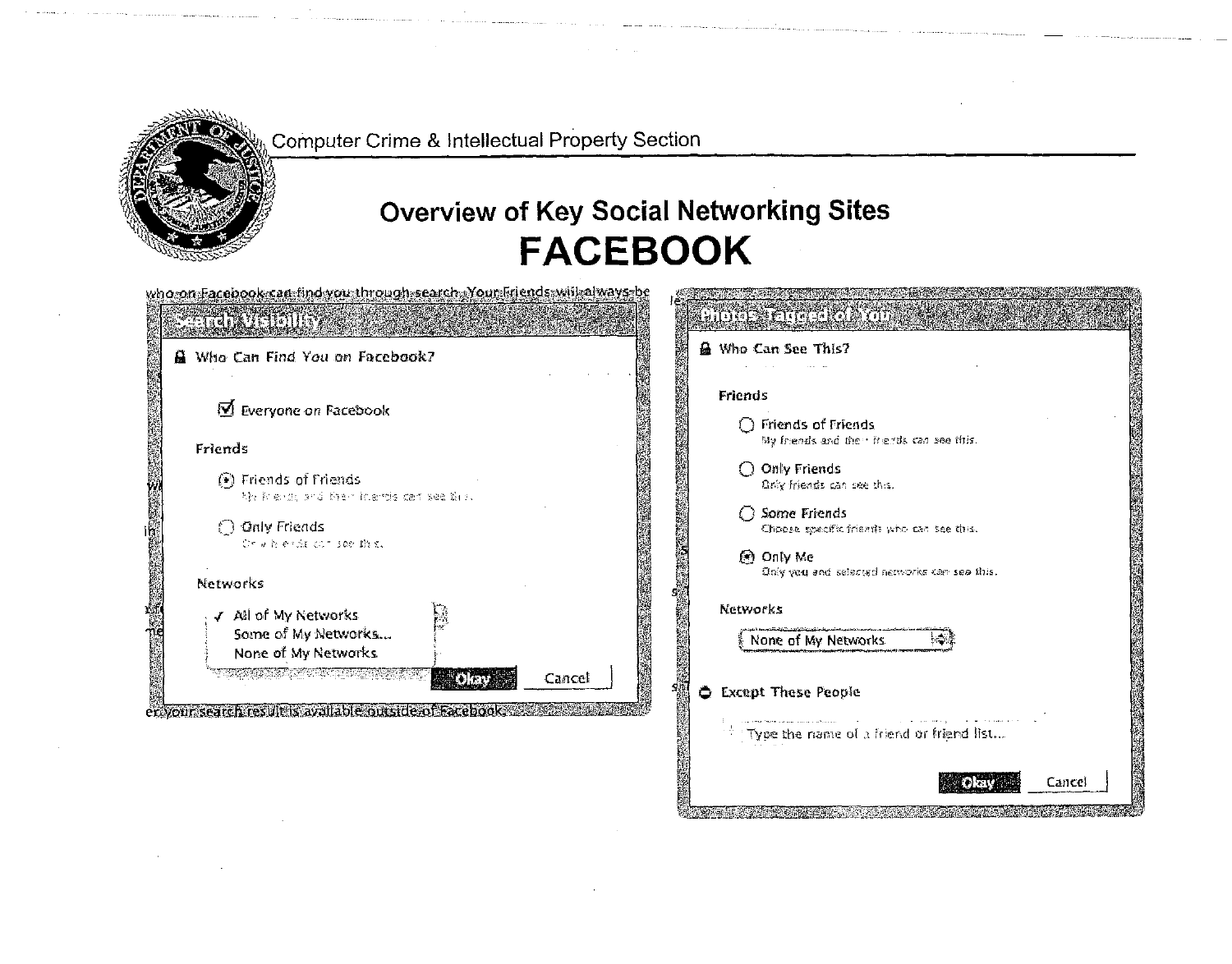

### **Overview of Key Social Networking Sites GETTING INFO FROM FACEBOOK**

### **Data is organized by user ID or group ID**

**Standard data productions (per LE guide): Neoprint, Photoprint, User Contact Info, Group Contact Info, IP Logs** 

**HOWEVER, Facebook has other data available.** 

**Often cooperative with emergency requests.**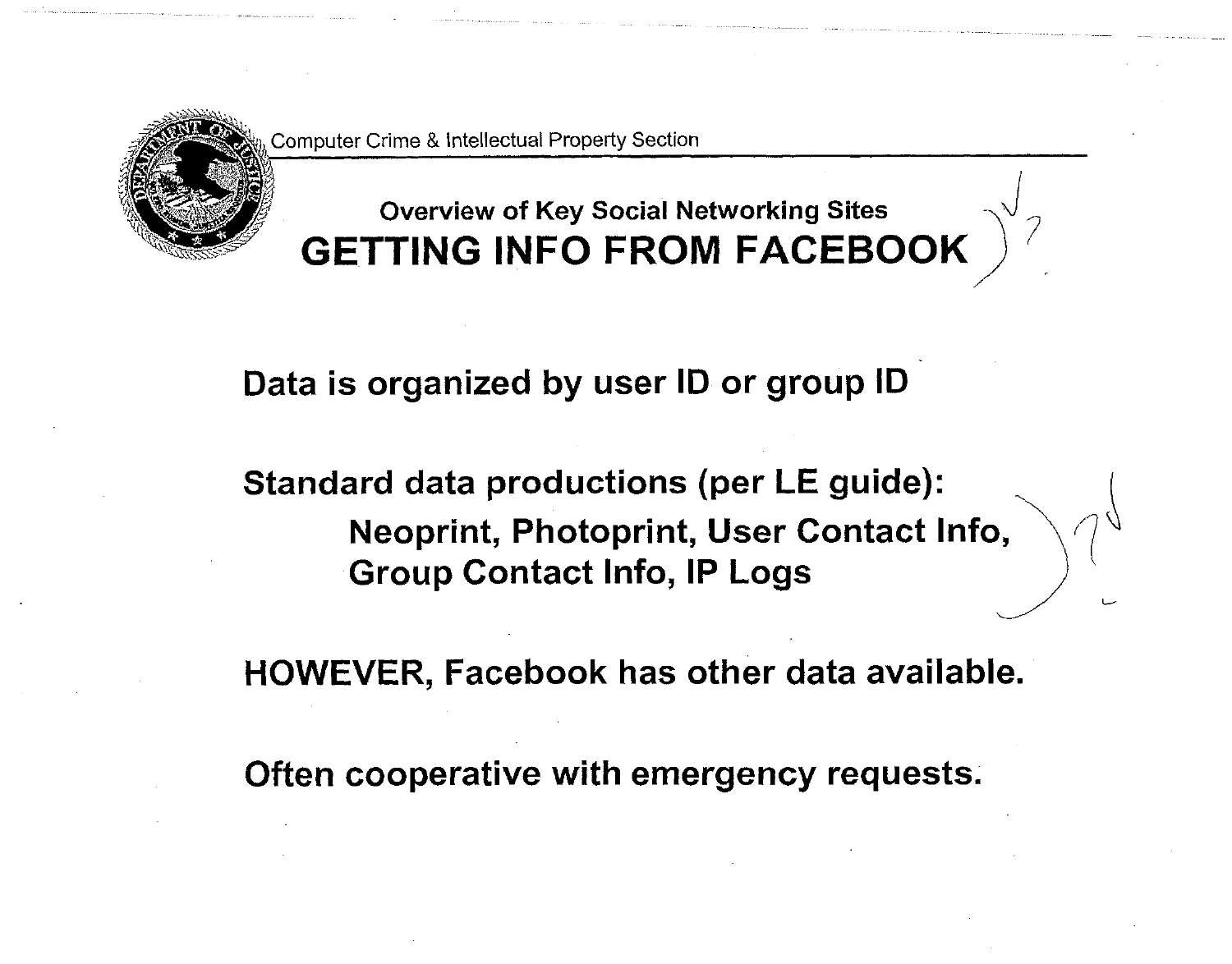

### **Overview of Key Social Networking Sites MYSPACE**

**Founded 2003, now owned by Fox Interactive Media 2006: Most popular SN; passed by Facebook in 2008 Currently tens of millions of active users monthly True names less encouraged than Facebook Messaging through messages, chat, friend updates Application platform rolled out early 2008 Young user base, history of child safety concerns Privacy is currently less granular than Facebook**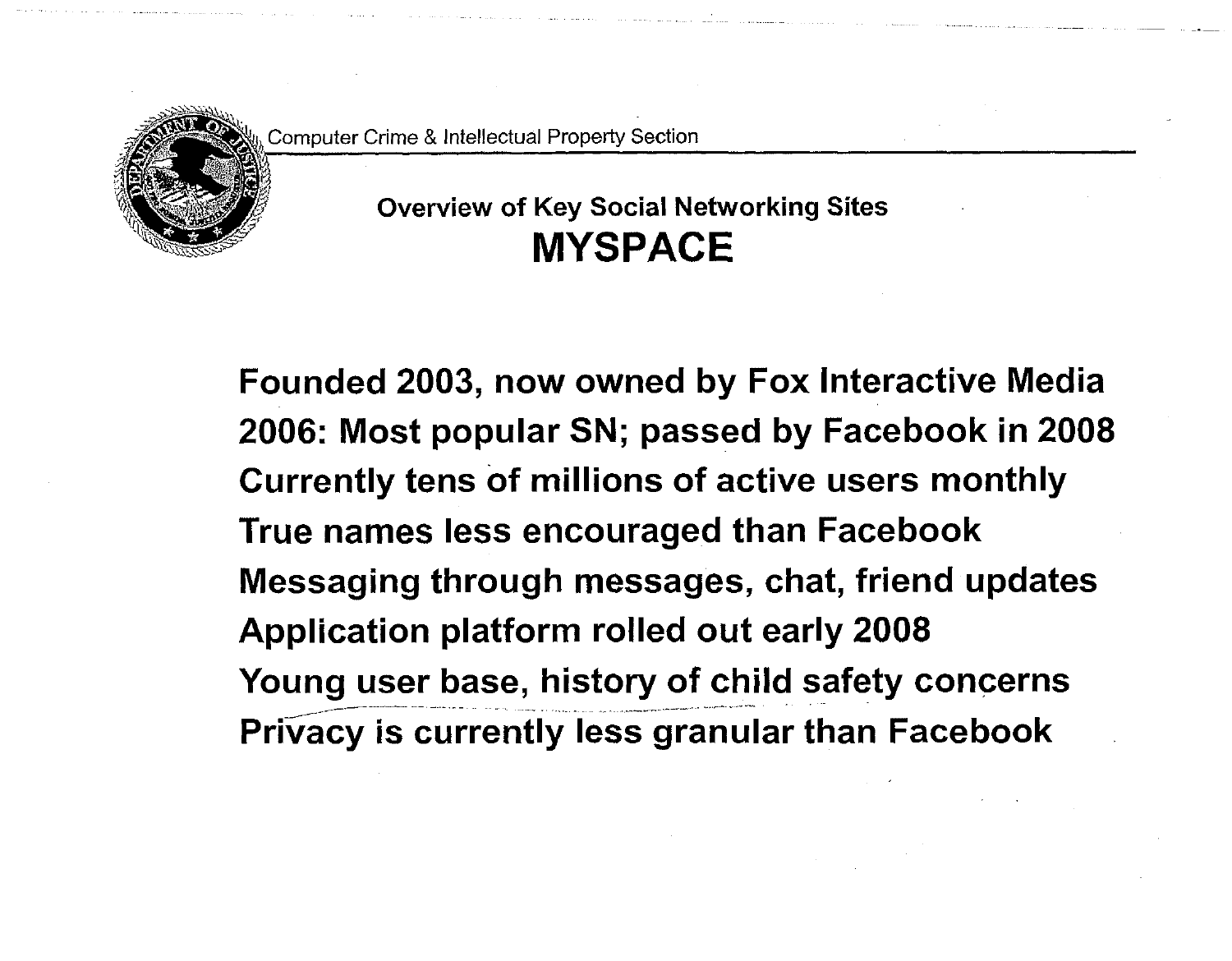

### **Overview of Key Social Networking Sites MYSPACE**

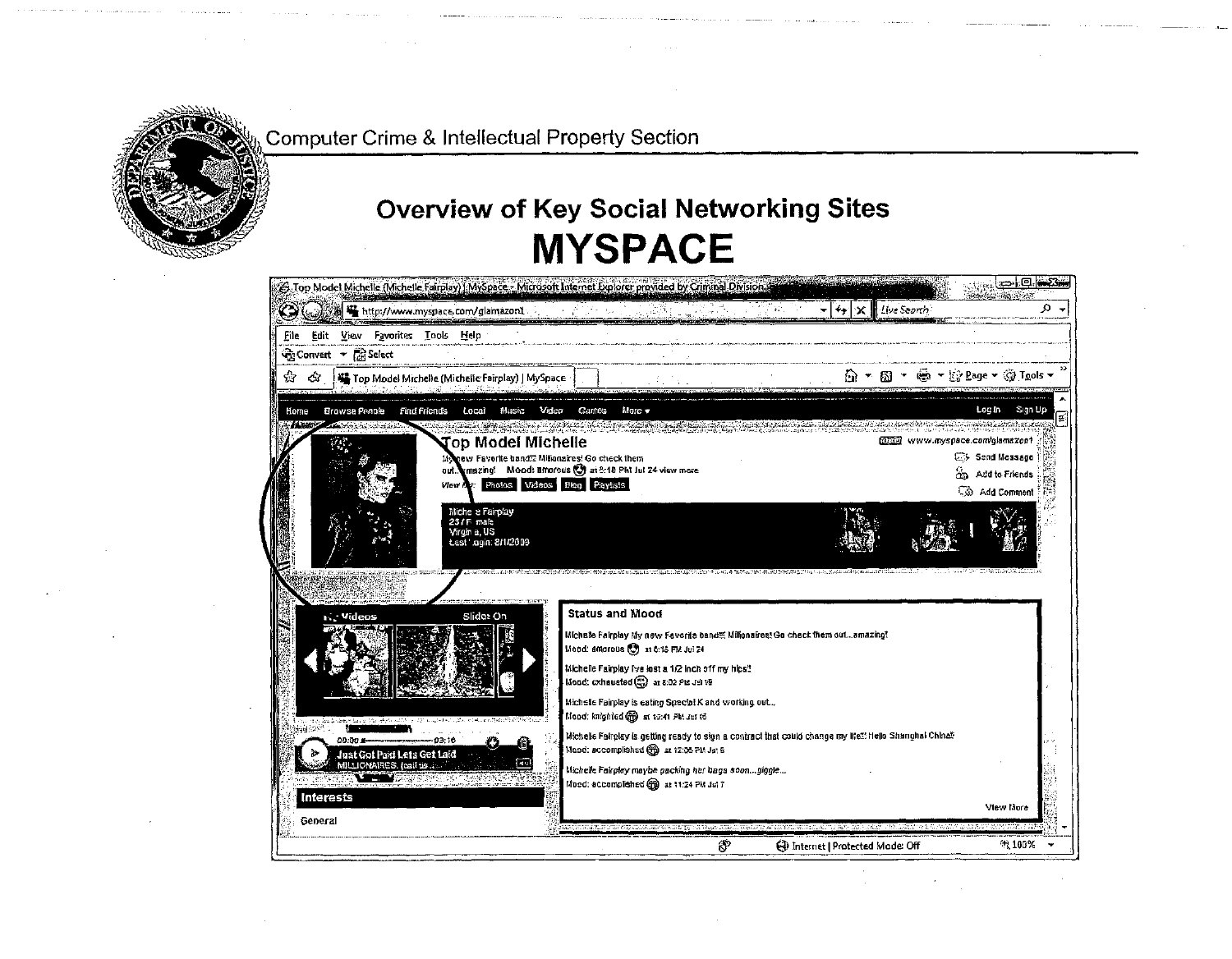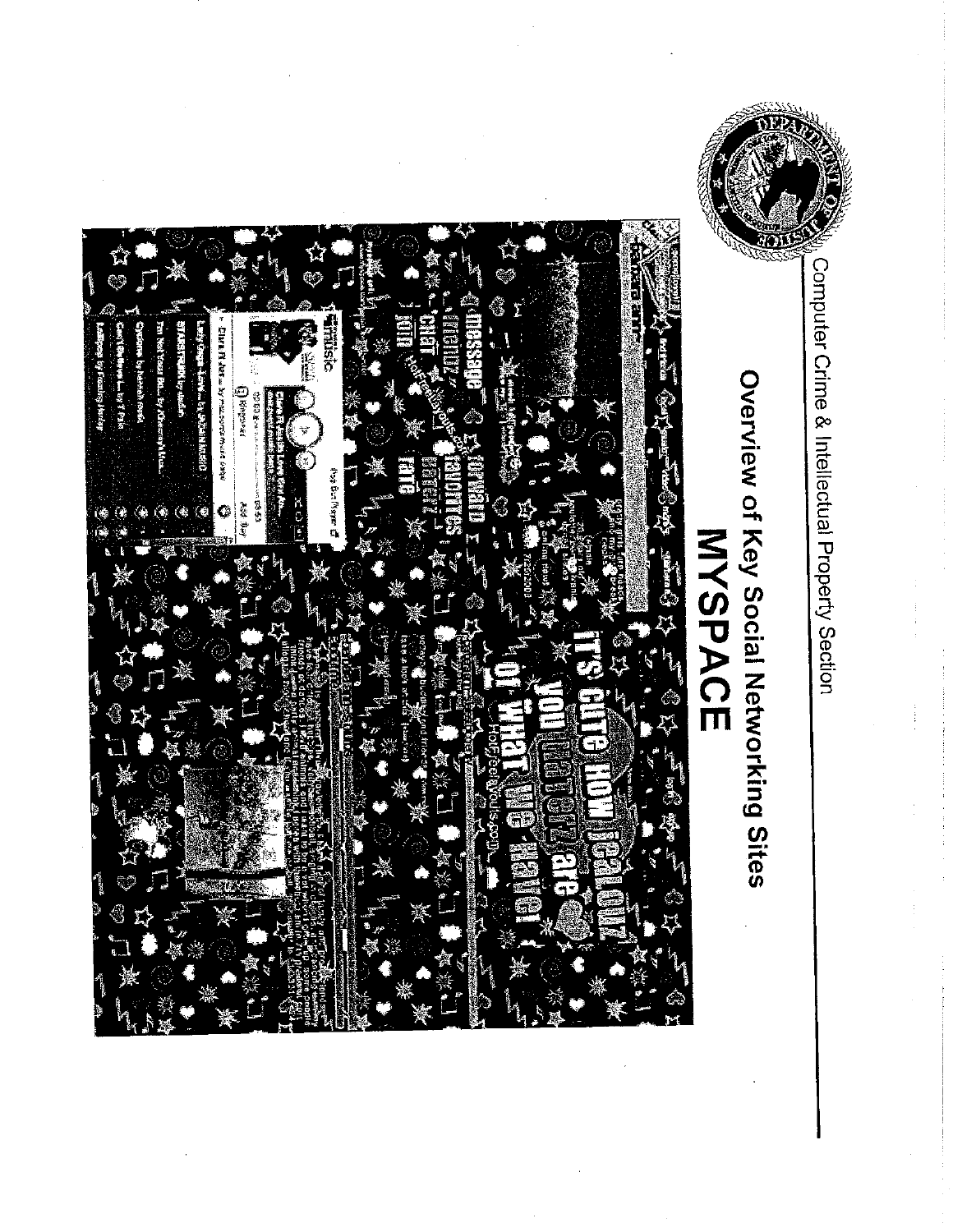

jennifer

Laura



babygirl nieves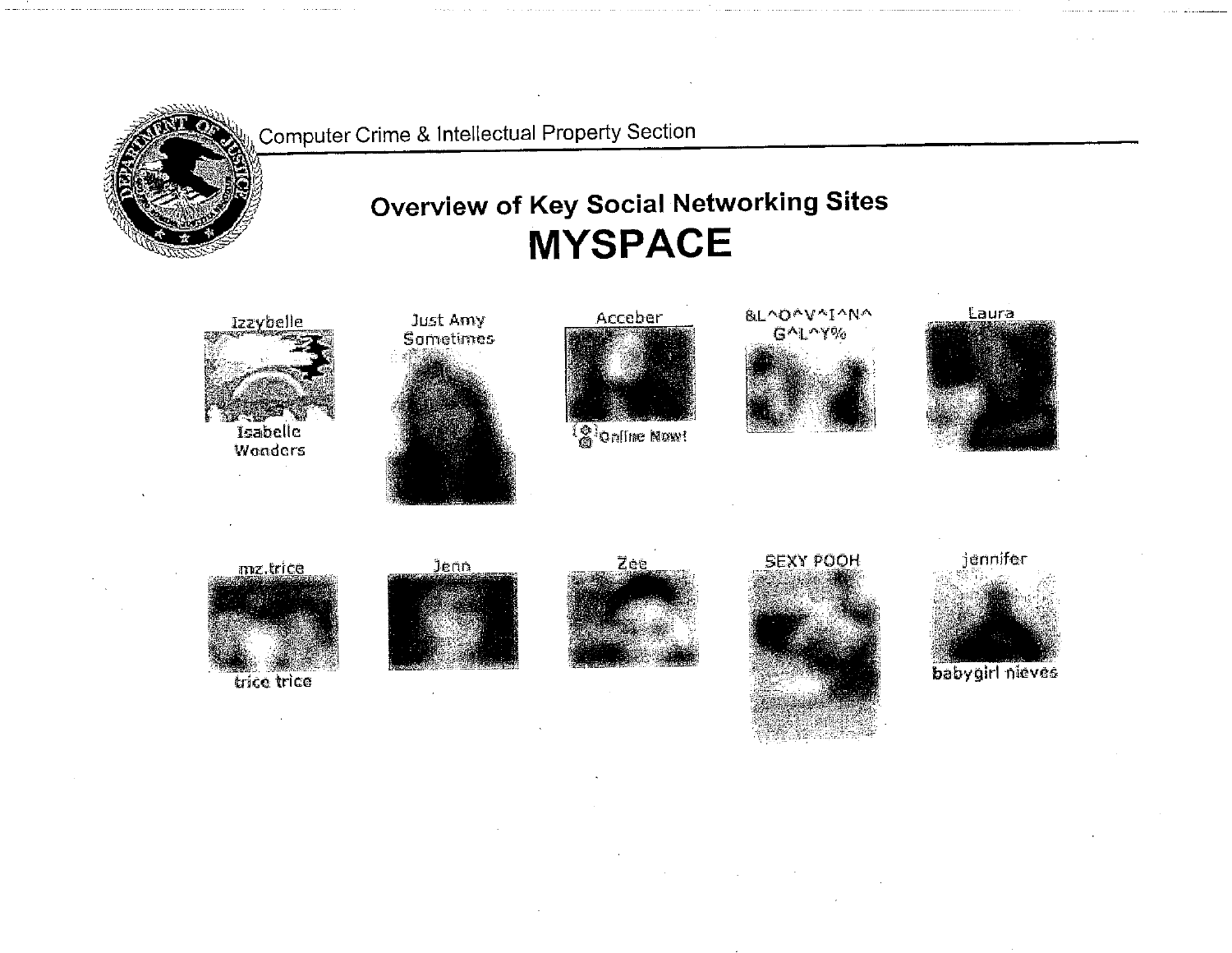## **Overview of Key Social Networking Sites GETTING INFO FROM MYSPACE**

**Many profiles have public content.** 

Data is organized by FriendID - **see LE guide.** 

**MySpace requires a search warrant for private messages/bulletins less than 181 days old** 

**• Also considers friend lists to be stored content** 

/

**Data retention times** 

User info and stored files – indefinitely  $\left. \right. ^{+}\left. \right. ^{-}\left. \right. ^{-}\left. \right. ^{-}\left. \right. ^{-}\left. \right. ^{-}\left. \right. ^{-}\left. \right. ^{-}\left. \right. ^{-}\left. \right. ^{-}\left. \right. ^{-}\left. \right. ^{-}\left. \right. ^{-}\left. \right. ^{-}\left. \right. ^{-}\left. \right. ^{-}\left. \right. ^{-}\left. \right. ^{-}\left. \right. ^{-}\left. \right. ^{-}\left. \right. ^{-}\left. \right. ^{-}\$ **IP** logs, info for deleted accounts – 1 year  $\hspace{0.1mm}/\hspace{0.1mm}$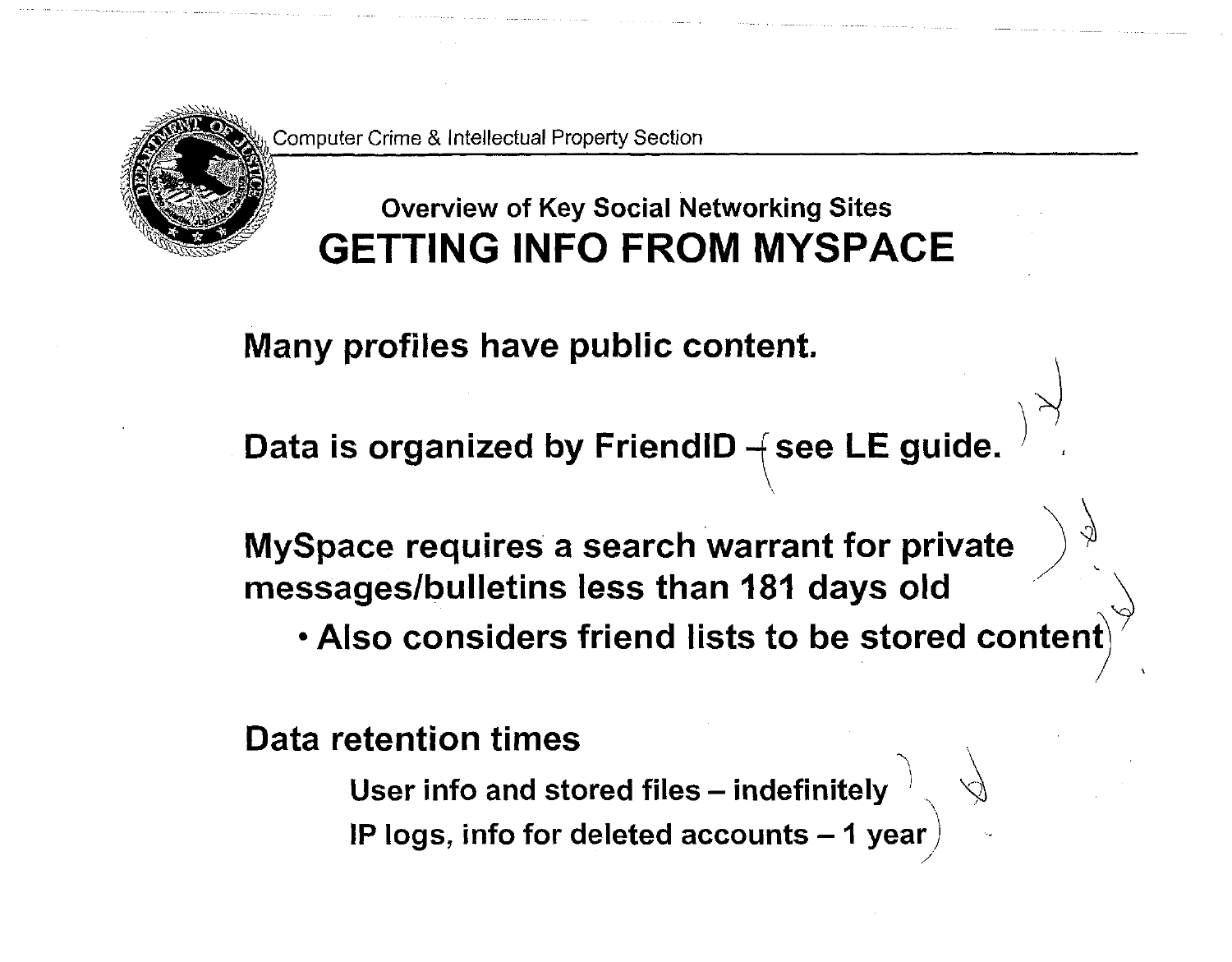

### **Overview of Key Social Networking Sites TWITTER**

**Market leader in "micro-blogging" Began in mid-2006 as "status message" service Ubiquity and ease of updating, but limited space Breaking news, real-time updates: USAir, Iran Most multimedia handled by 3d party links Simplified privacy model: updates public or private Direct messages are private; sender can delete Short URLs used to serve malicious links and code**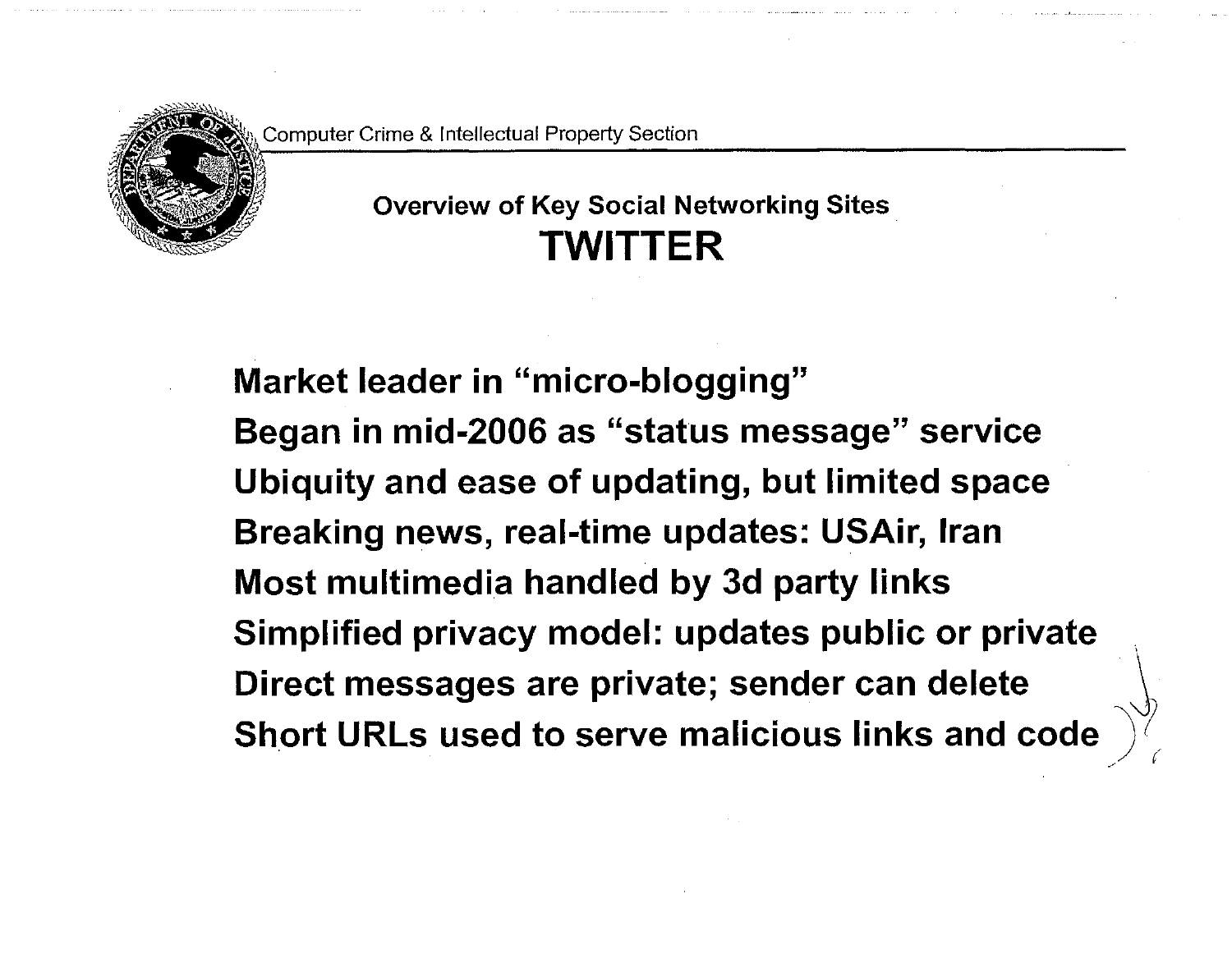

### **Overview of Key Social Networking Sites TWITTER**

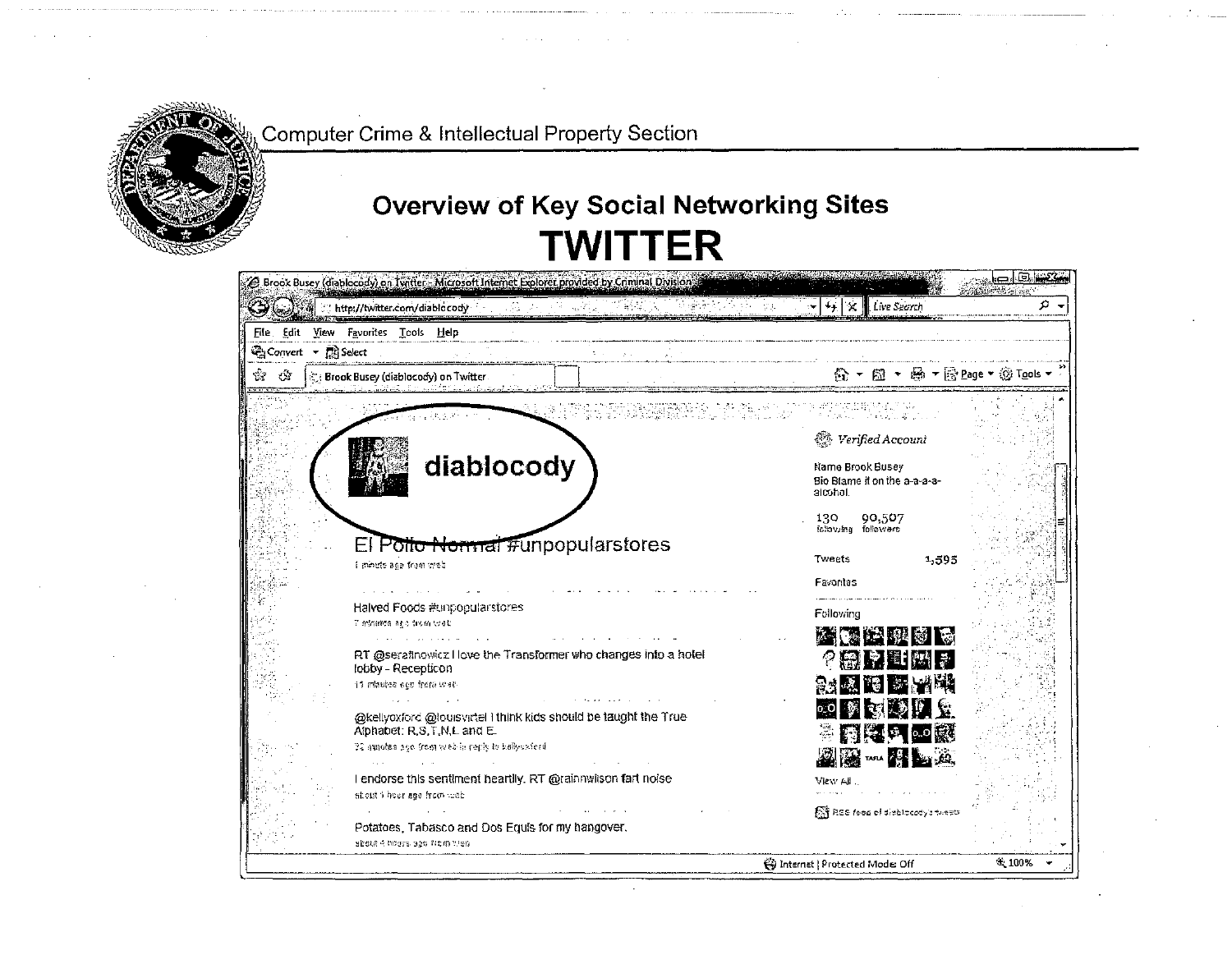

## **Overview of Key Social Networking Sites GETTING INFO FROM TWITTER**

**The good news** 

- **Most Twitter content is public**
- **Private messages kept until user deletes them**

**The bad news** 

- **No contact phone number**
- **Only retain last login IP ^**
- **Will not preserve data without legal process**
- **Stated policy of producing data only in \**  response to legal process (i.e., no 2702)
- **No Law Enforcement Guide \**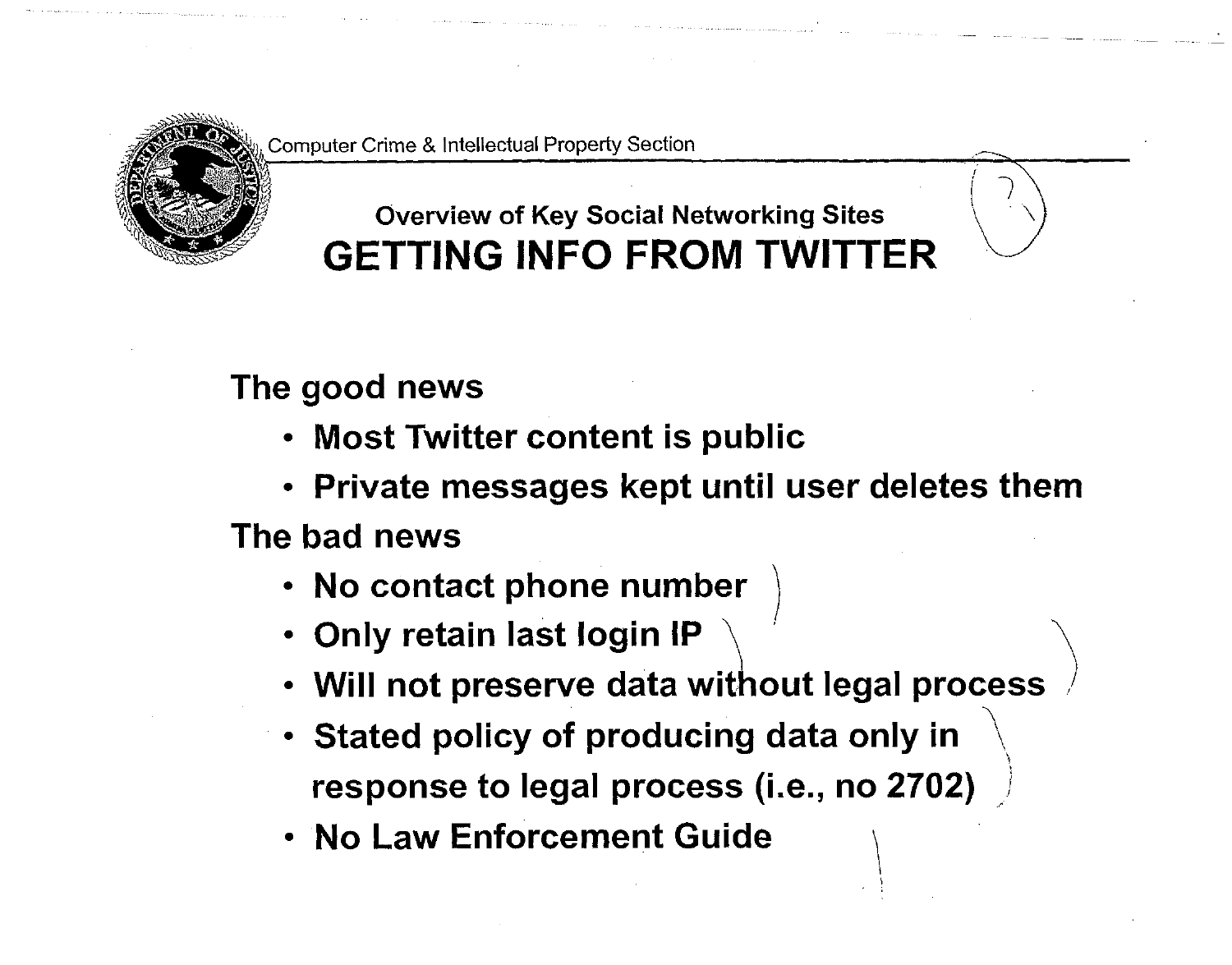

### **Overview of Key Social Networking Sites LINKEDIN**

**Business-focused with enforced limits to interaction Profiles focused on education and work experience**  Use for criminal communications appears limited **But can be used to identify experts Can check background of defense experts Privacy model similar to Facebook Profile information is not checked for reliability**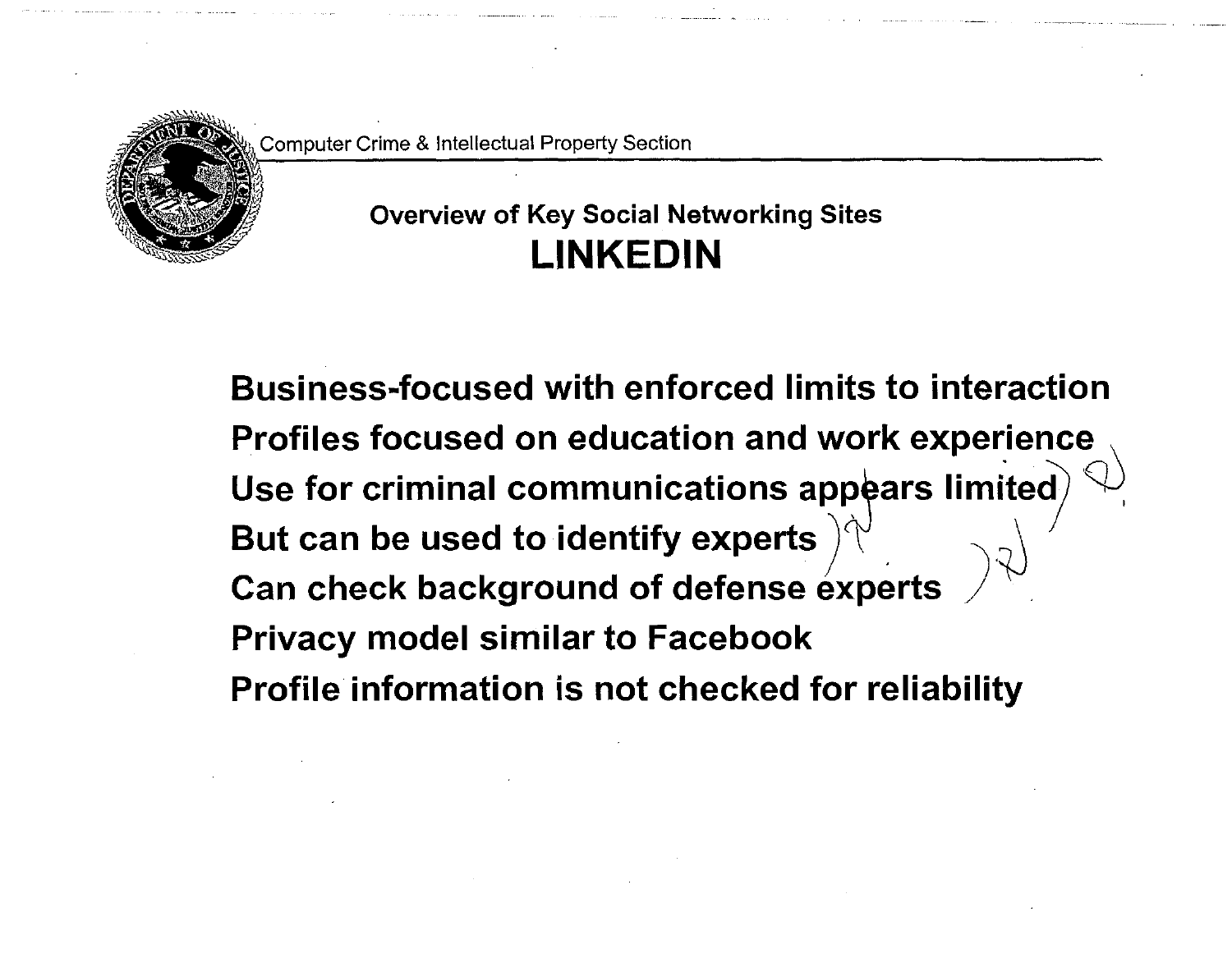

### **Overview of Key Social Networking Sites** LINKEDIN

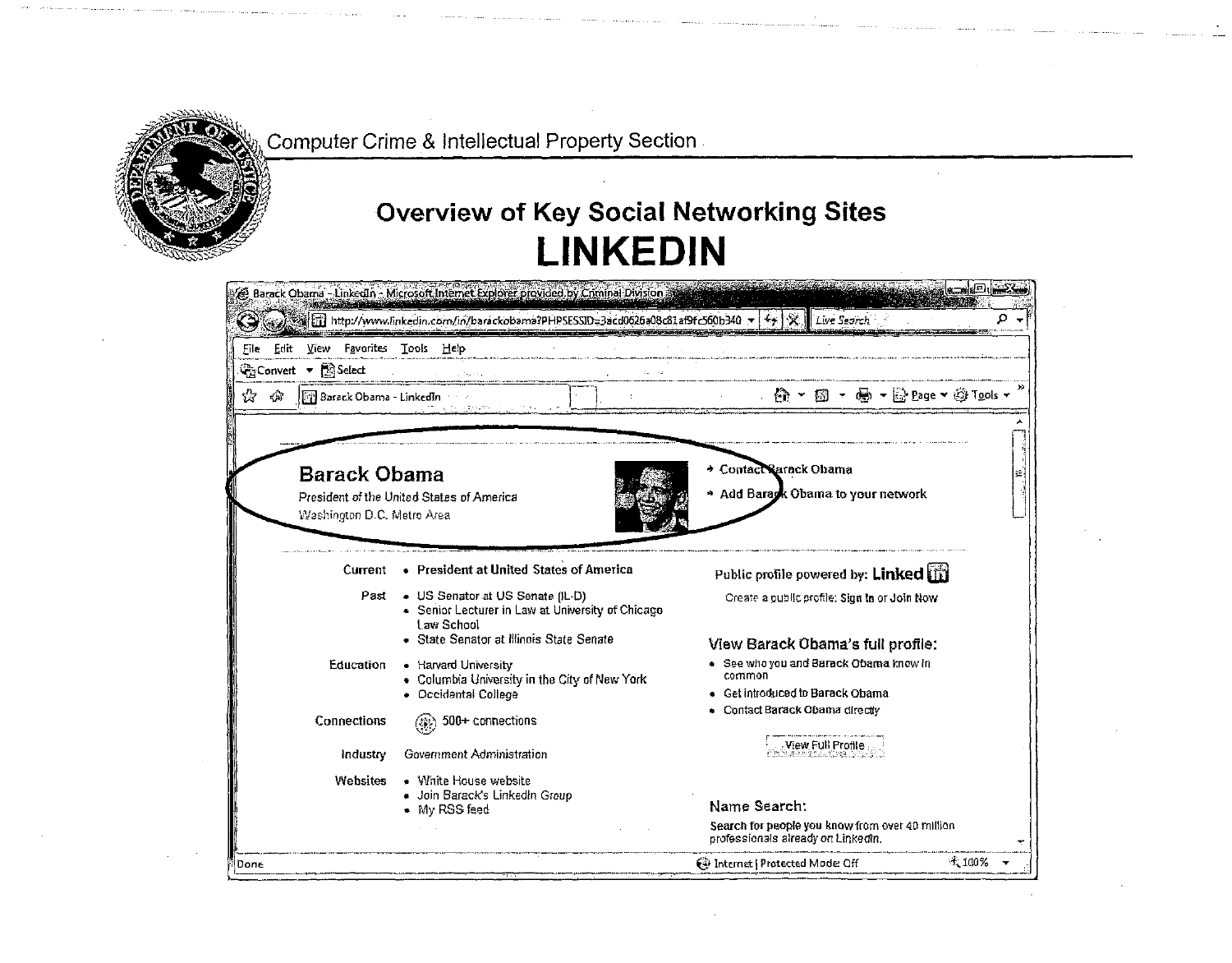

# **AGENDA**

# **Introduction to Social Networking**

# **Overview of Key Social Networking Sites**

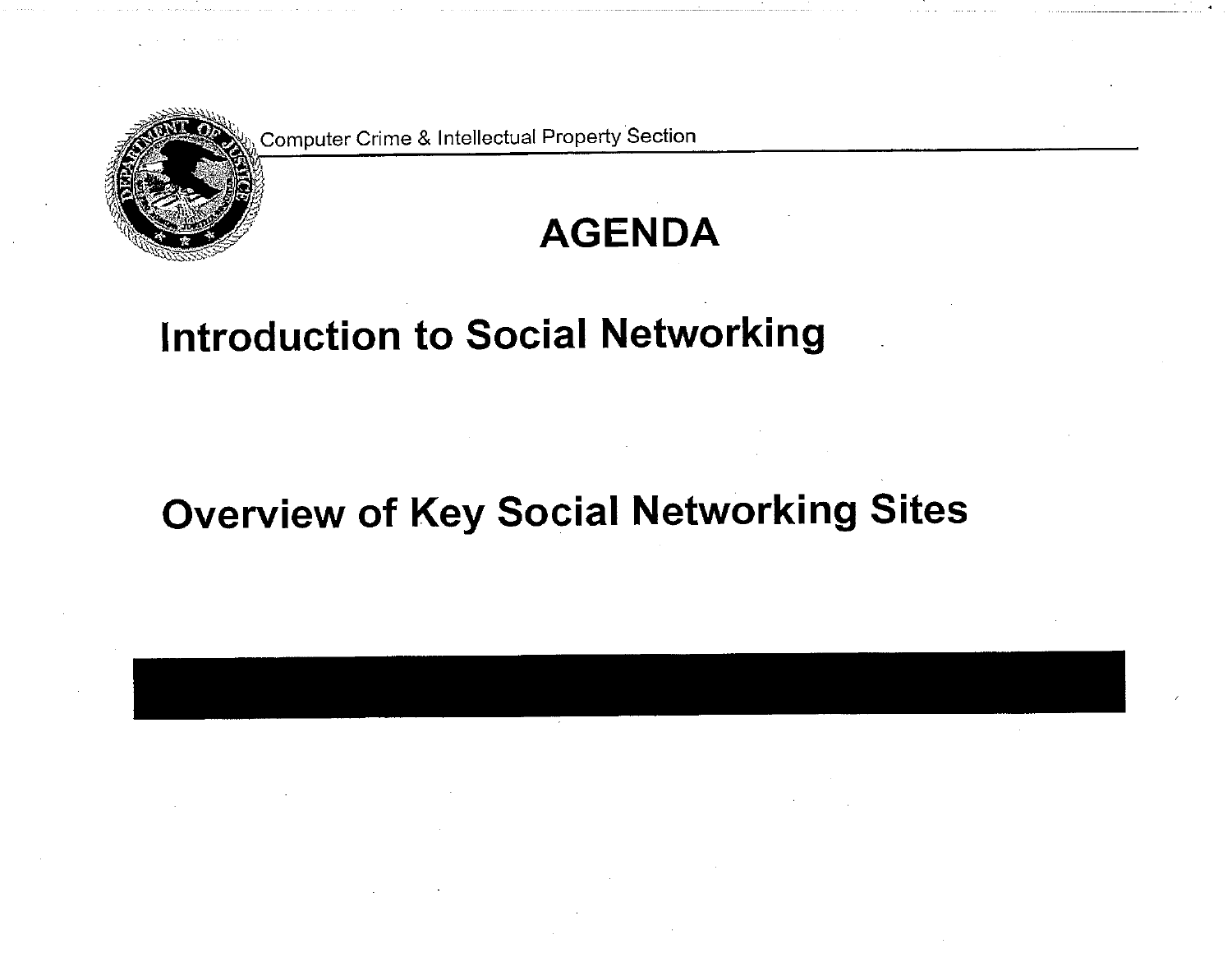

## **Legal and Practical Issues FEDERATED IDENTITY ISSUES**

- **Social networking sites increasingly adopting federated identity schemes** 
	- **o OpenID, Facebook Connect**
- **Facebook, MySpace, Yahoo!, and Google actas identity authenticators - "Single Sign-In" model**
- *Example:* **A user can log in to a Facebook account using Google credentials** 
	- **o After a link is established between two accounts, Google will check and vouch for identity of its user**
	- **o Authentication information split from activity information**
	- $\circ$  In turn, a Facebook login may be used to authenticate to<sub>/</sub> sites using "Facebook Connect"
- **If attribution is necessary, must determine identity** provider – not simply the domain.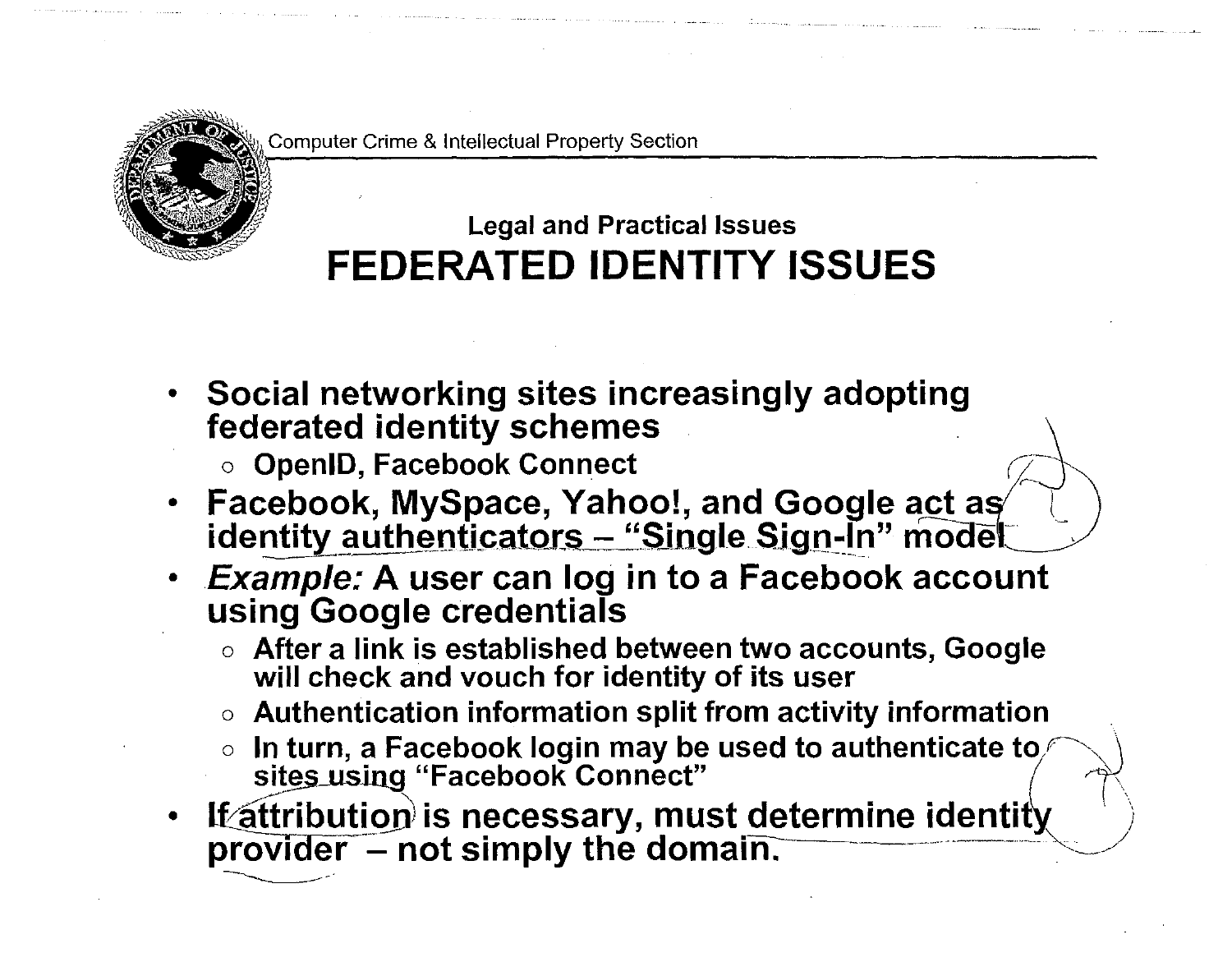

a

## **Introduction to Social Networking TERMS OF SERVICE I PRIVACY POLICIES**

- **Social networks have extensive terms of**  service and privacy policies
	- $\circ$  Most permit emergency disclosures to LE
	- **o All specify exceptions to respond to legal process and protect service against fraud/damage ^**
- *U.S. v: Drew***- can failure to follow TOS render access unauthorized under 1030?** 
	- **o Employment policy cases tend to say yes**
	- o **But concerns that transforms TOS into private criminal code for site misconduct**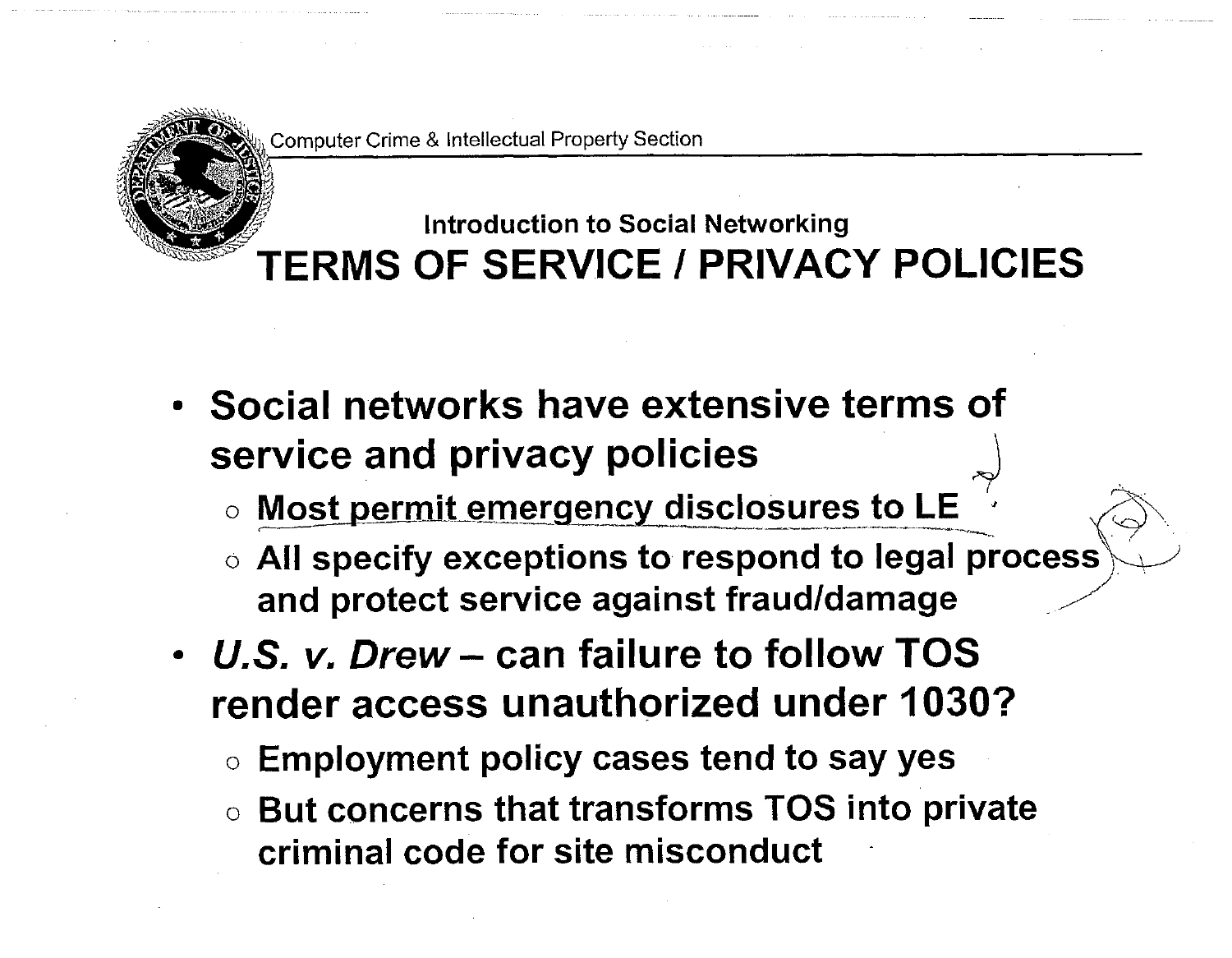

## **Legal and Practical Issues DOES THE PPA APPLY?**

- **Growth of social networks raises questions of breadth of PPA** 
	- **o Is Facebook/Twitter a "similar form of communication" to a newspaper, book, broadcast? (Ashton Kutcher? CNNbrk? Iran?)**
	- o **No easy answers, but look to intent to \ <? communicate news to sizable audience**
	- o **In many cases,** *Guest v***. Le/s rule will be sufficient; CCIPS can help with analysis**
- **Congress continues to examine media shield**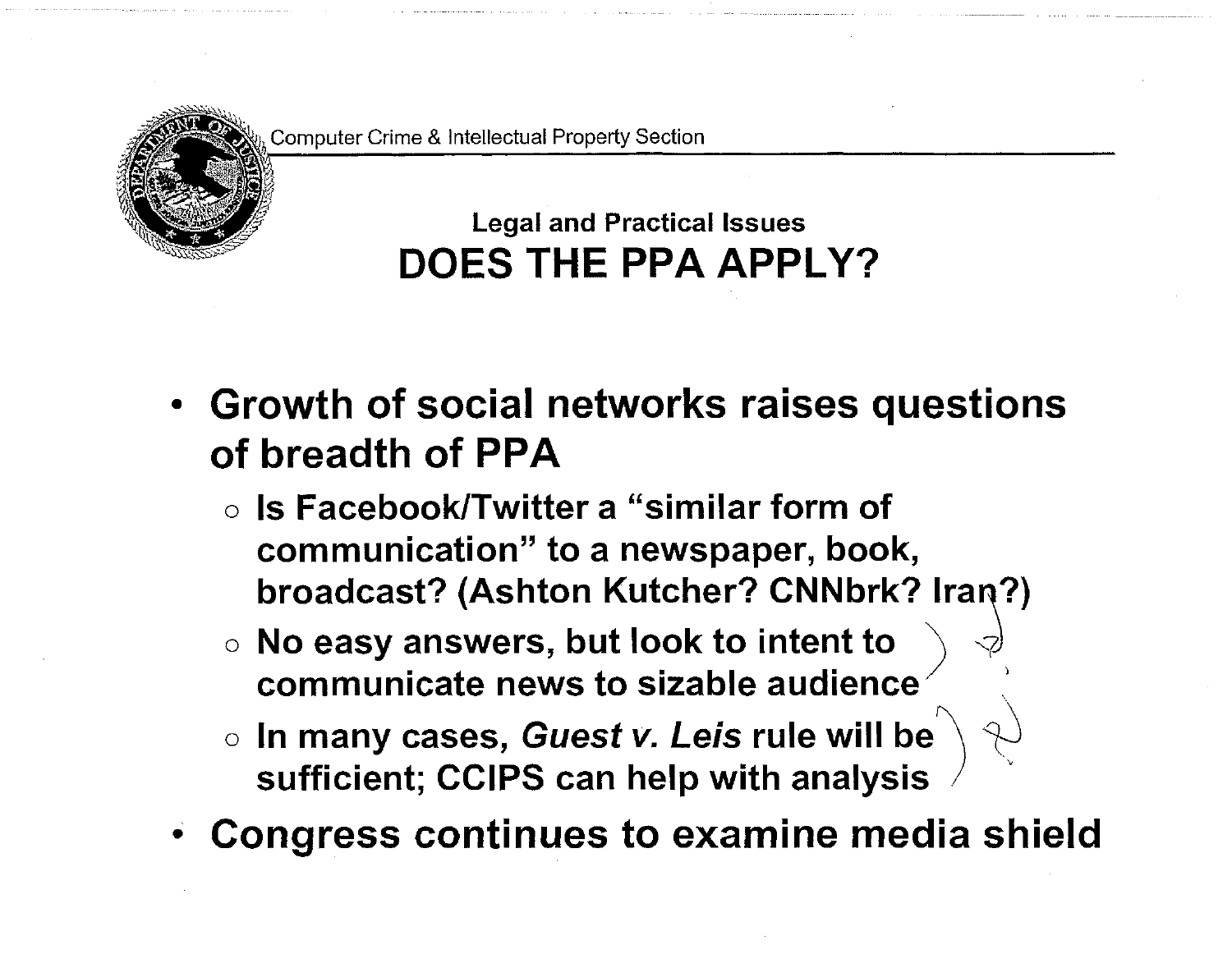

## **Legal and Practical Issues UNDERCOVER OPERATIONS**

**Why go undercover on Facebook, MySpace, etc?** 

- **Communicate with suspects/targets**
- **Gain access to non-public info**
- **Map social relationships/networks**

**Undercover operations after** *U.S. v. Drew* 

If agents violate terms of service, is that **"otherwise illegal activity"?** 



 $\overline{Q}$ *\*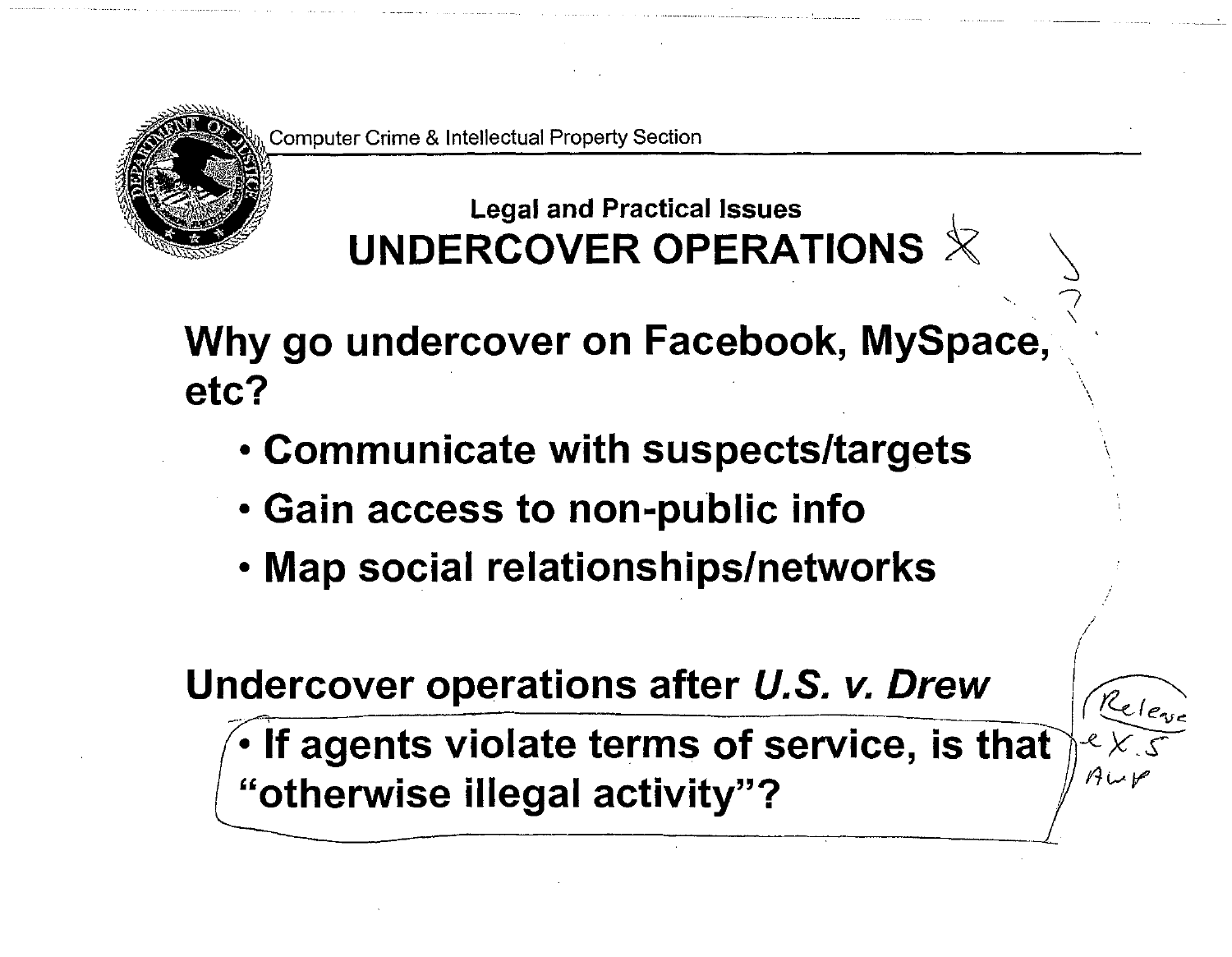

## **Legal and Practical Issues WITNESSES & SOCIAL NETWORKS**

# **Many witnesses have social-networking pages**

 $\setminus$ 

- Valuable source of info on defense witnesses
- **Potential pitfalls for government witnesses**

# **Knowledge is power**

- **Research all witnesses on social-networking sites**
- **Discovery obligations?**

## **Advise your witnesses:**

- **Not to discuss cases on social-networking sites**
- **To think carefully about what they post**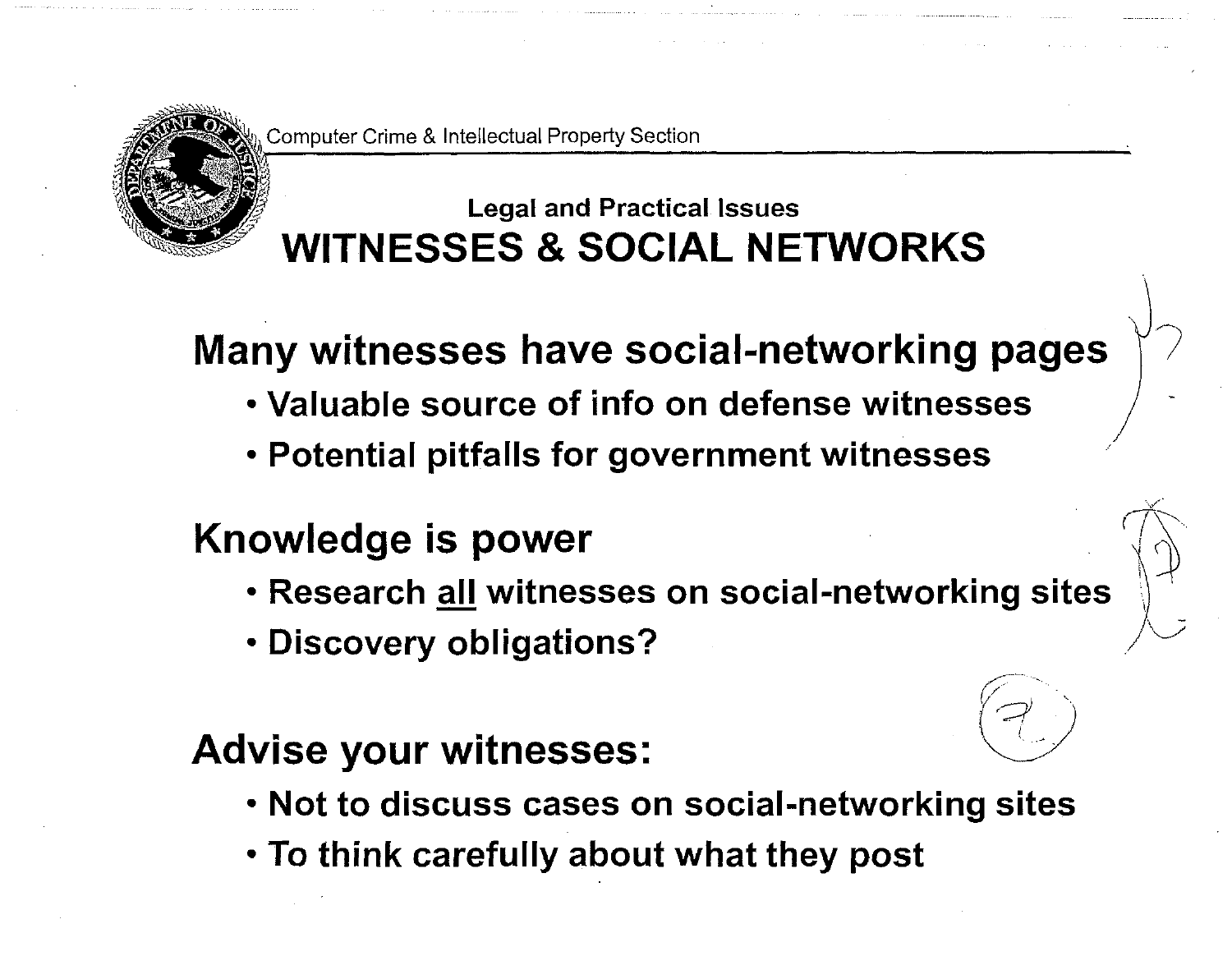

## **Legal and Practical Issues OTHER COURTROOM ISSUES**

# **Social networking and the courtroom can be a dangerous combination**

- **Use caution in "friending" judges, defense counsel**
- **Warn jurors about social-networking sites**

**Social networking + mobile devices = real-time updates on courtroom events**